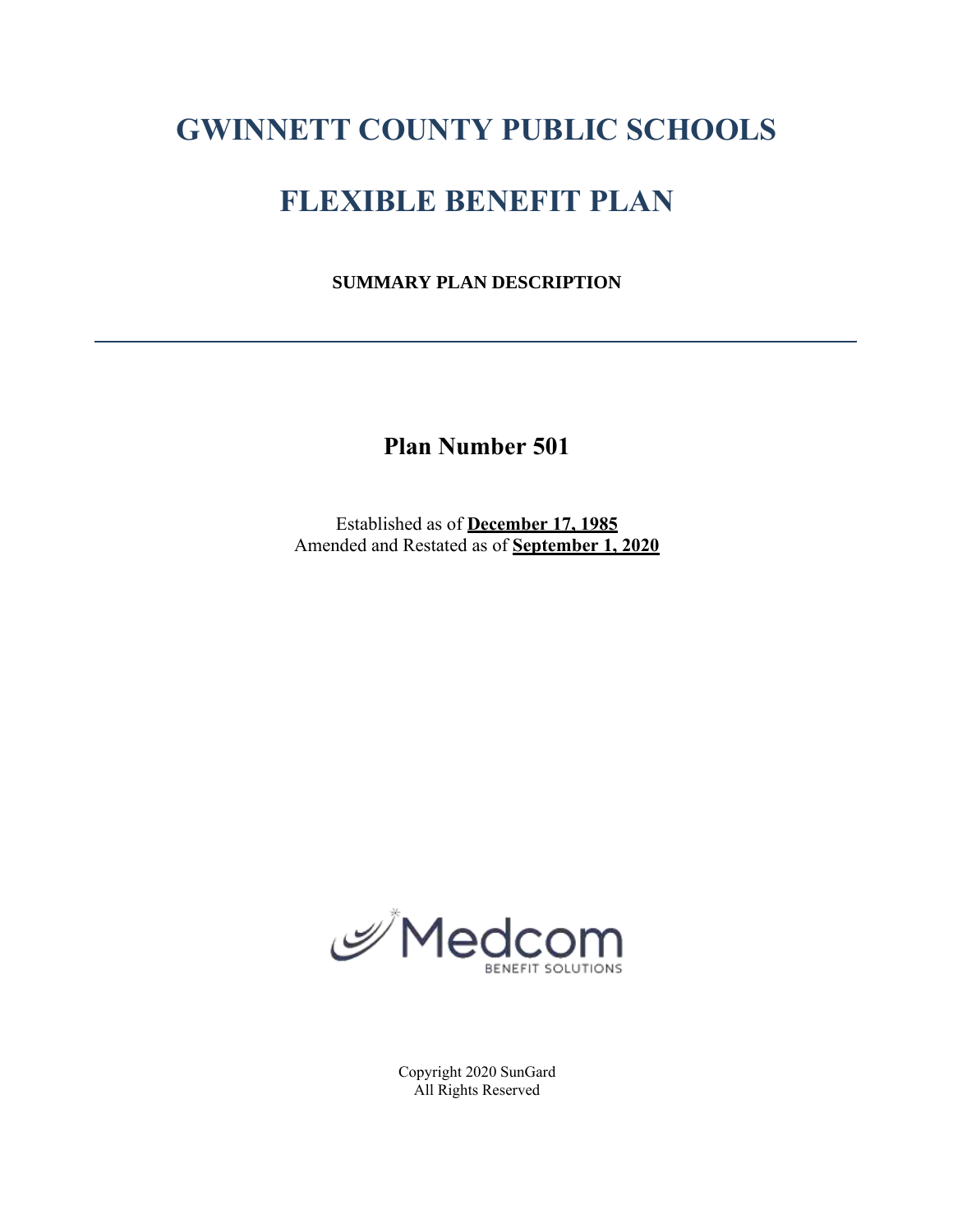# **TABLE OF CONTENTS**

# **I ELIGIBILITY**

# **II OPERATION**

| ' does this I<br>$\sim$<br>Plan operate<br>. . |
|------------------------------------------------|
|------------------------------------------------|

# **III CONTRIBUTIONS**

| 5. |  |
|----|--|
|    |  |

# **IV BENEFITS**

# **V BENEFIT PAYMENTS**

| 1. |  |
|----|--|
| 2. |  |
| 3. |  |
| 4. |  |
| 5. |  |
|    |  |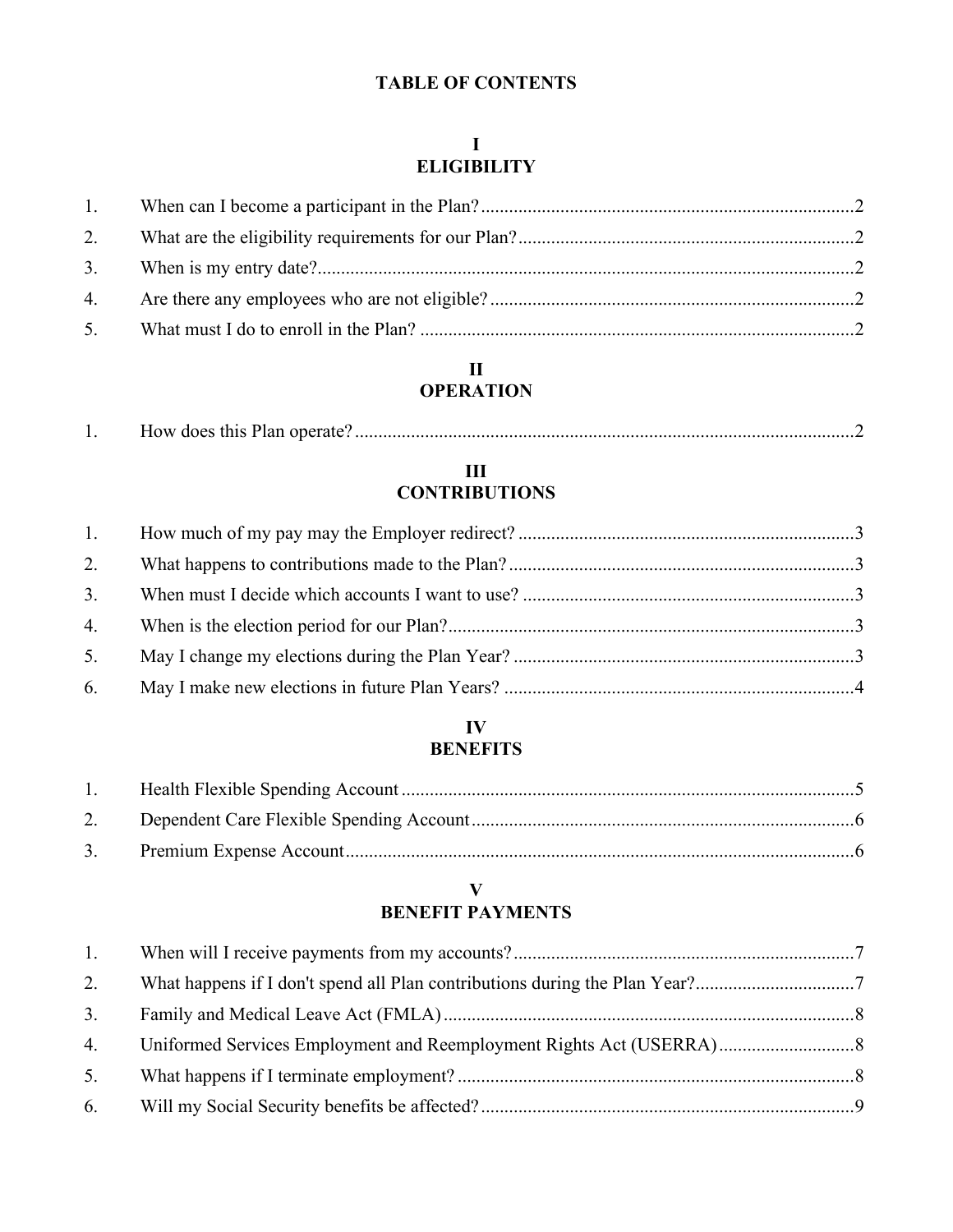# **VI HIGHLY COMPENSATED AND KEY EMPLOYEES**

|--|--|--|--|--|

# **VII PLAN ACCOUNTING**

| $\cdot$ | erioqic : |  |
|---------|-----------|--|
|---------|-----------|--|

# **VIII GENERAL INFORMATION ABOUT OUR PLAN**

# **IX ADDITIONAL PLAN INFORMATION**

| ланніх з<br>7000<br>. . |  |  |  |
|-------------------------|--|--|--|
|-------------------------|--|--|--|

# **X CONTINUATION COVERAGE RIGHTS UNDER COBRA**

| 1.  |                                                                                    |  |
|-----|------------------------------------------------------------------------------------|--|
| 2.  |                                                                                    |  |
| 3.  |                                                                                    |  |
| 4.  | What factors should be considered when determining to elect COBRA continuation     |  |
| 5.  |                                                                                    |  |
| 6.  |                                                                                    |  |
| 7.  | Is a covered Employee or Qualified Beneficiary responsible for informing the Plan  |  |
| 8.  | Is a waiver before the end of the election period effective to end a Qualified     |  |
| 9.  | Is COBRA coverage available if a Qualified Beneficiary has other group health plan |  |
| 10. | When may a Qualified Beneficiary's COBRA continuation coverage be terminated? 17   |  |
| 11. | What are the maximum coverage periods for COBRA continuation coverage?17           |  |
| 12. |                                                                                    |  |
| 13. | How does a Qualified Beneficiary become entitled to a disability extension?18      |  |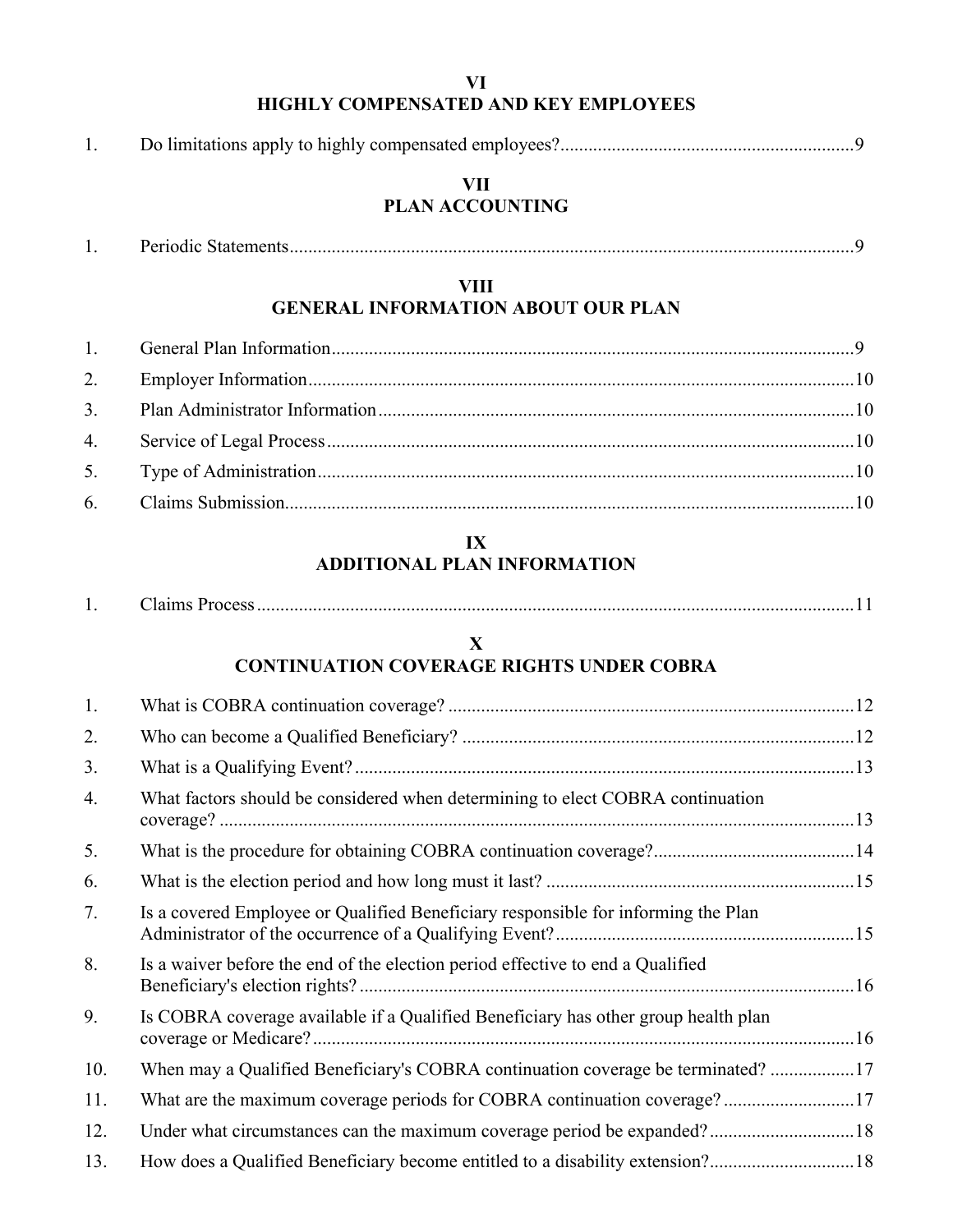| 14. |                                                                                                                                                                       |  |
|-----|-----------------------------------------------------------------------------------------------------------------------------------------------------------------------|--|
| 15. | Must the Plan allow payment for COBRA continuation coverage to be made in                                                                                             |  |
| 16. |                                                                                                                                                                       |  |
| 17. | Must a Qualified Beneficiary be given the right to enroll in a conversion health plan<br>at the end of the maximum coverage period for COBRA continuation coverage?19 |  |
| 18. |                                                                                                                                                                       |  |
|     |                                                                                                                                                                       |  |

# **XI SUMMARY**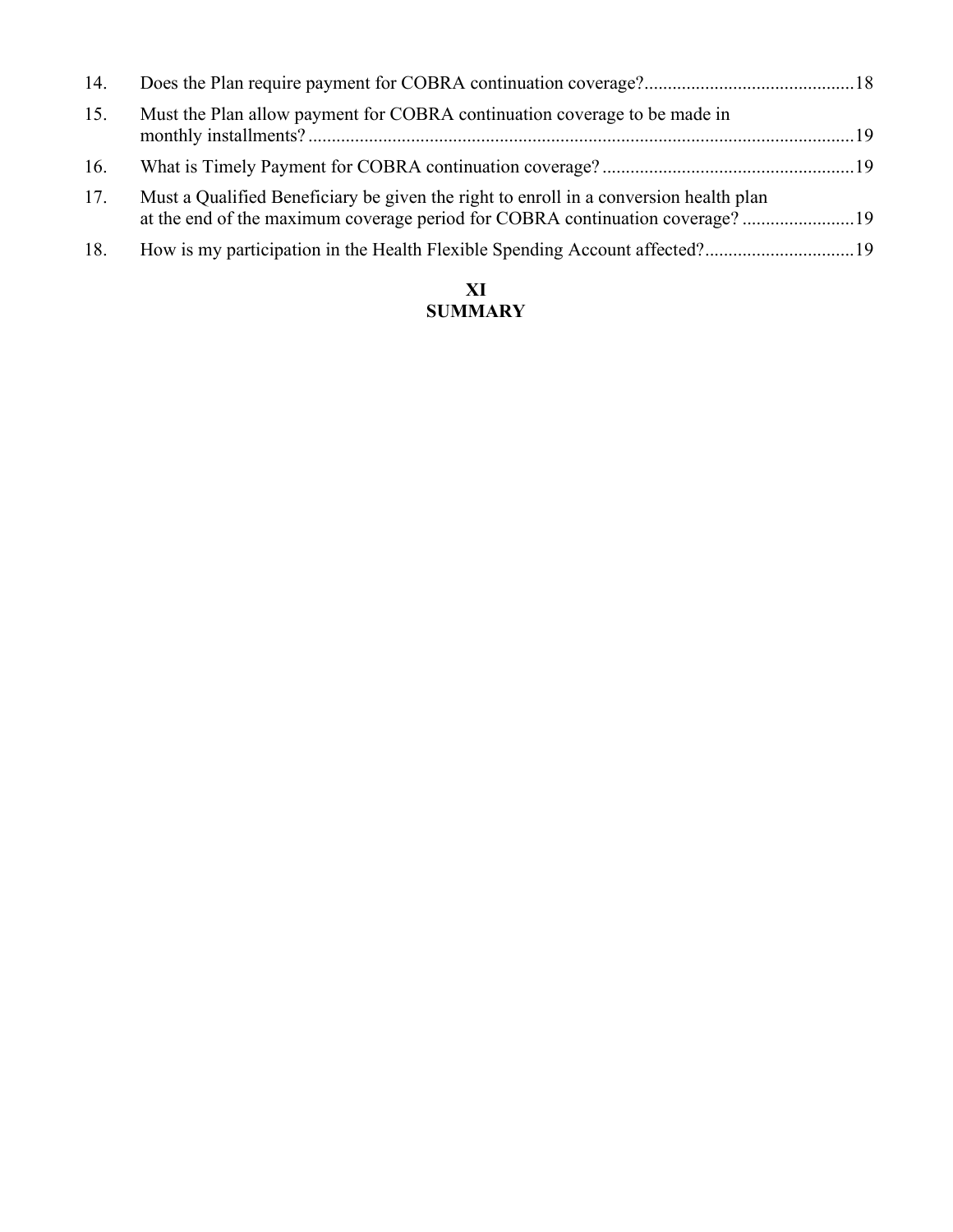### **GWINNETT COUNTY PUBLIC SCHOOLS FLEXIBLE BENEFIT PLAN**

#### **INTRODUCTION**

We have amended the "Flexible Benefits Plan" that we previously established for you and other eligible employees. Under this Plan, you will be able to choose among certain benefits that we make available. The benefits that you may choose are outlined in this Summary Plan Description. We will also tell you about other important information concerning the amended Plan, such as the rules you must satisfy before you can join and the laws that protect your rights.

One of the most important features of our Plan is that the benefits being offered are generally ones that you are already paying for, but normally with money that has first been subject to income taxes. Under our Plan, these same expenses will be paid for with a portion of your pay before Federal income or Social Security taxes are withheld. This means that you will pay less tax and have more money to spend and save.

Read this Summary Plan Description carefully so that you understand the provisions of our amended Plan and the benefits you will receive. This SPD describes the Plan's benefits and obligations as contained in the legal Plan document, which governs the operation of the Plan. The Plan document is written in much more technical and precise language. If the non-technical language in this SPD and the technical, legal language of the Plan document conflict, the Plan document always governs. Also, if there is a conflict between an insurance contract and either the Plan document or this Summary Plan Description, the insurance contract will control. If you wish to receive a copy of the legal Plan document, please contact the Administrator.

This SPD describes the current provisions of the Plan which are designed to comply with applicable legal requirements. The Plan is subject to federal laws, such as the Internal Revenue Code and other federal and state laws which may affect your rights. The provisions of the Plan are subject to revision due to a change in laws or due to pronouncements by the Internal Revenue Service (IRS) or other federal agencies. We may also amend or terminate this Plan. If the provisions of the Plan that are described in this SPD change, we will notify you.

We have attempted to answer most of the questions you may have regarding your benefits in the Plan. If this SPD does not answer all of your questions, please contact the Administrator (or other plan representative). The name and address of the Administrator can be found in the Article of this SPD entitled "General Information About the Plan."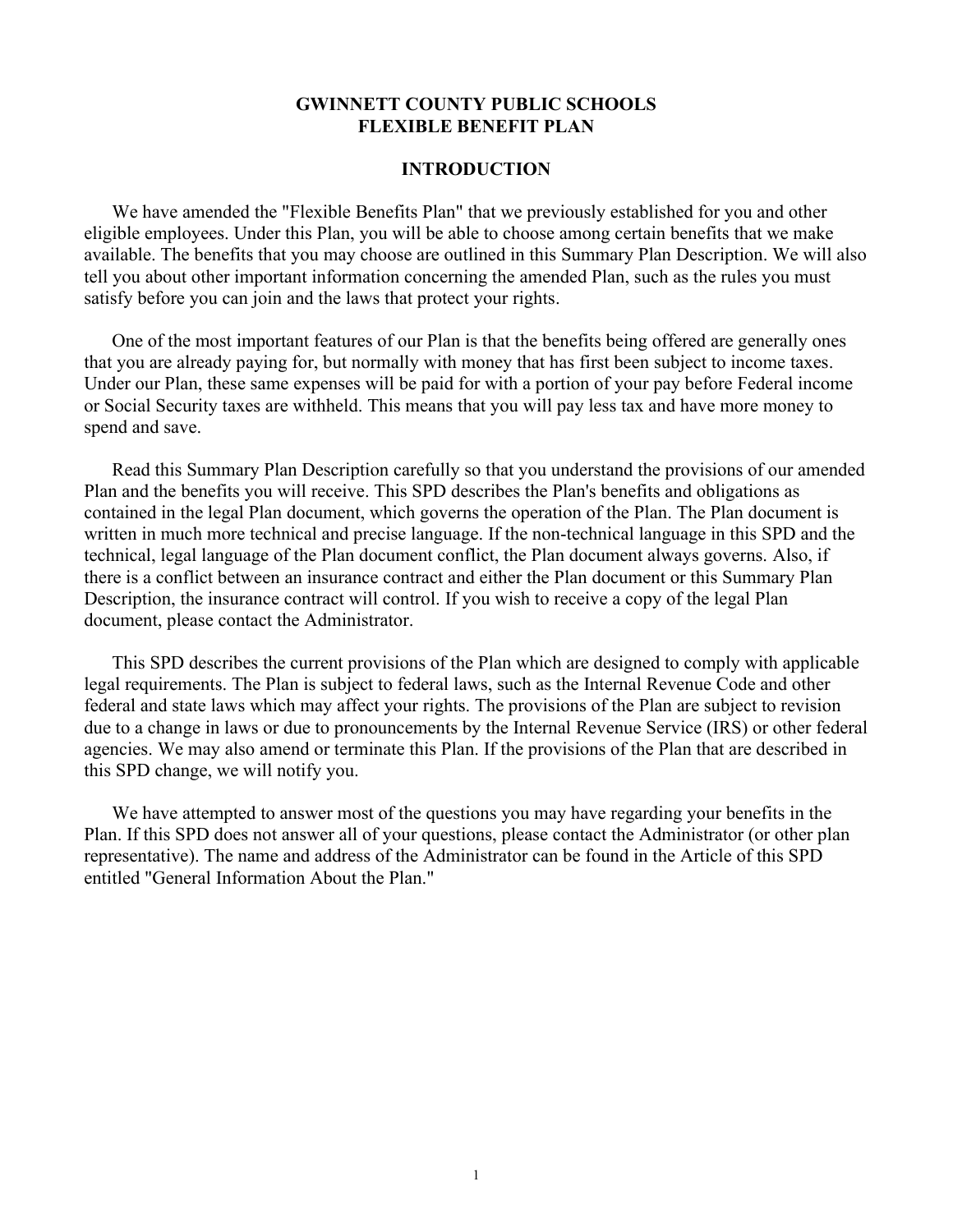### **I ELIGIBILITY**

#### **1. When can I become a participant in the Plan?**

Before you become a Plan member (referred to in this Summary Plan Description as a "Participant"), there are certain rules which you must satisfy. First, you must meet the eligibility requirements and be an active employee. After that, the next step is to actually join the Plan on the "entry date" that we have established for all employees. The "entry date" is defined in Question 3 below. You will also be required to complete certain application forms before you can enroll in the Health Flexible Spending Account or Dependent Care Flexible Spending Account.

#### **2. What are the eligibility requirements for our Plan?**

You will be eligible to join the Plan once you have completed one full calendar month of service. Of course, if you were already a participant before this amendment, you will remain a participant.

#### **3. When is my entry date?**

Your entry date will be the first day of the month following the day you complete one full calendar month of service.

#### **4. Are there any employees who are not eligible?**

Yes, there are certain employees who are not eligible to join the Plan. They are:

-- Employees who are part-time. A part-time employee is someone who works, or is expected to work, less than 20 hours a week.

#### **5. What must I do to enroll in the Plan?**

Before you can join the Plan, you must complete an application to participate in the Plan. The application includes your personal choices for each of the benefits which are being offered under the Plan. You must also authorize us to set some of your earnings aside in order to pay for the benefits you have elected.

However, if you are already covered under any of the insured benefits, you will automatically participate in this Plan to the extent of your premiums unless you elect not to participate in this Plan.

# **II OPERATION**

#### **1. How does this Plan operate?**

Before the start of each Plan Year, you will be able to elect to have some of your upcoming pay contributed to the Plan. These amounts will be used to pay for the benefits you have chosen. The portion of your pay that is paid to the Plan is not subject to Federal income or Social Security taxes. In other words, this allows you to use tax-free dollars to pay for certain kinds of benefits and expenses which you normally pay for with out-of-pocket, taxable dollars. However, if you receive a reimbursement for an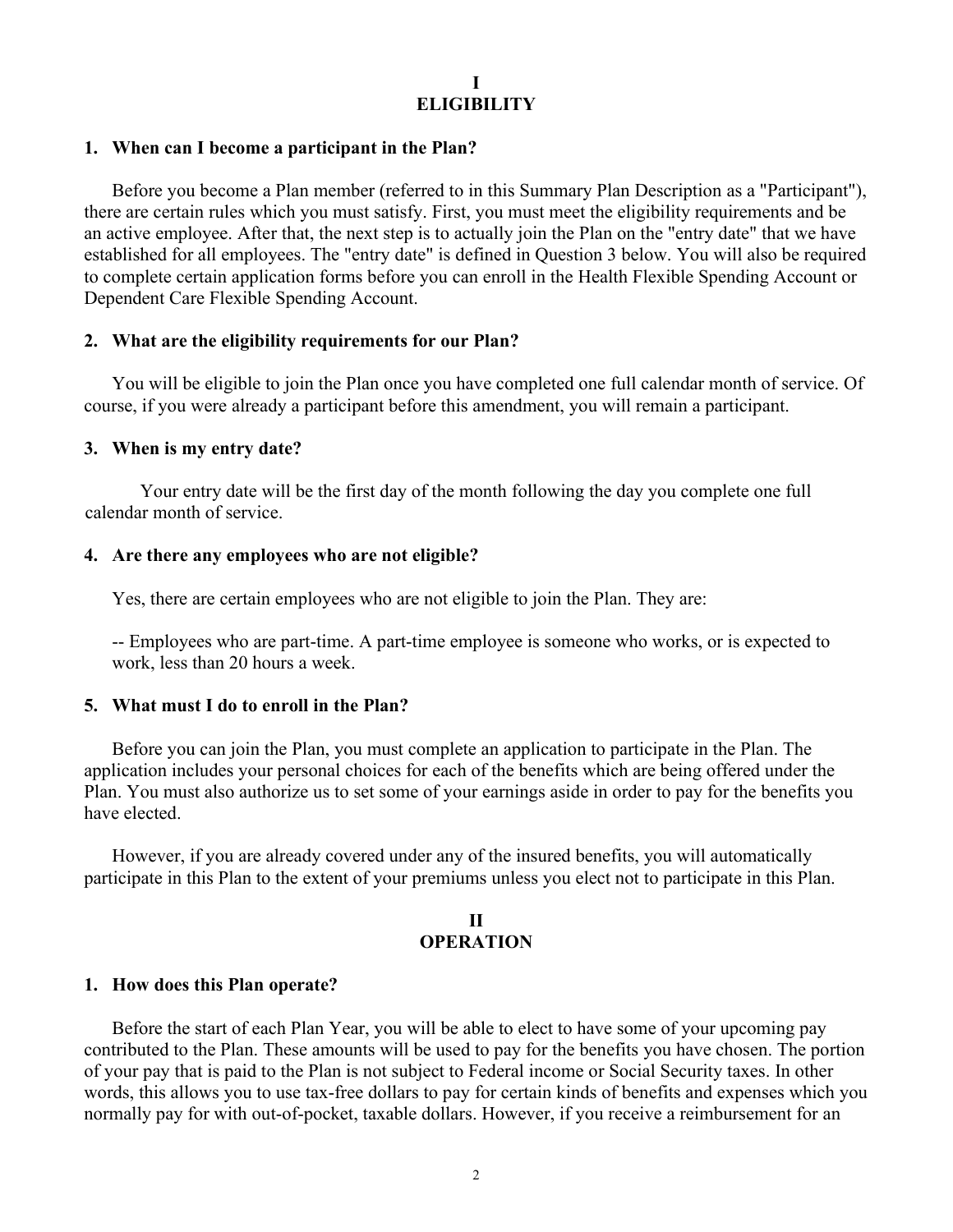expense under the Plan, you cannot claim a Federal income tax credit or deduction on your return. (See the Article entitled "General Information About Our Plan" for the definition of "Plan Year.")

#### **III CONTRIBUTIONS**

#### **1. How much of my pay may the Employer redirect?**

Each year, we will automatically contribute on your behalf enough of your compensation to pay for the insurance coverage elected unless you elect not to receive any or all of such coverage. You may also elect to have us contribute on your behalf enough of your compensation to pay for any other benefits that you elect under the Plan. These amounts will be deducted from your pay over the course of the year.

#### **2. What happens to contributions made to the Plan?**

Before each Plan Year begins, you will select the benefits you want and how much of the contributions should go toward each benefit. It is very important that you make these choices carefully based on what you expect to spend on each covered benefit or expense during the Plan Year. Later, they will be used to pay for the expenses as they arise during the Plan Year.

#### **3. When must I decide which accounts I want to use?**

You are required by Federal law to decide before the Plan Year begins, during the election period (defined below). You must decide two things. First, which benefits you want and, second, how much should go toward each benefit.

If you are already covered by any of the insured benefits offered by this Plan, you will automatically become a Participant to the extent of the premiums for such insurance unless you elect, during the election period (defined below), not to participate in the Plan.

#### **4. When is the election period for our Plan?**

You will make your initial election on or before your entry date. (You should review Section I on Eligibility to better understand the eligibility requirements and entry date.) Then, for each following Plan Year, the election period is established by the Administrator and applied uniformly to all Participants. It will normally be a period of time prior to the beginning of each Plan Year. The Administrator will inform you each year about the election period. (See the Article entitled "General Information About Our Plan" for the definition of Plan Year.)

#### **5. May I change my elections during the Plan Year?**

Generally, you cannot change the elections you have made after the beginning of the Plan Year. However, there are certain limited situations when you can change your elections. You are permitted to change elections if you have a "change in status" and you make an election change that is consistent with the change in status. Currently, Federal law considers the following events to be a change in status:

-- Marriage, divorce, death of a spouse, legal separation or annulment;

-- Change in the number of dependents, including birth, adoption, placement for adoption, or death of a dependent;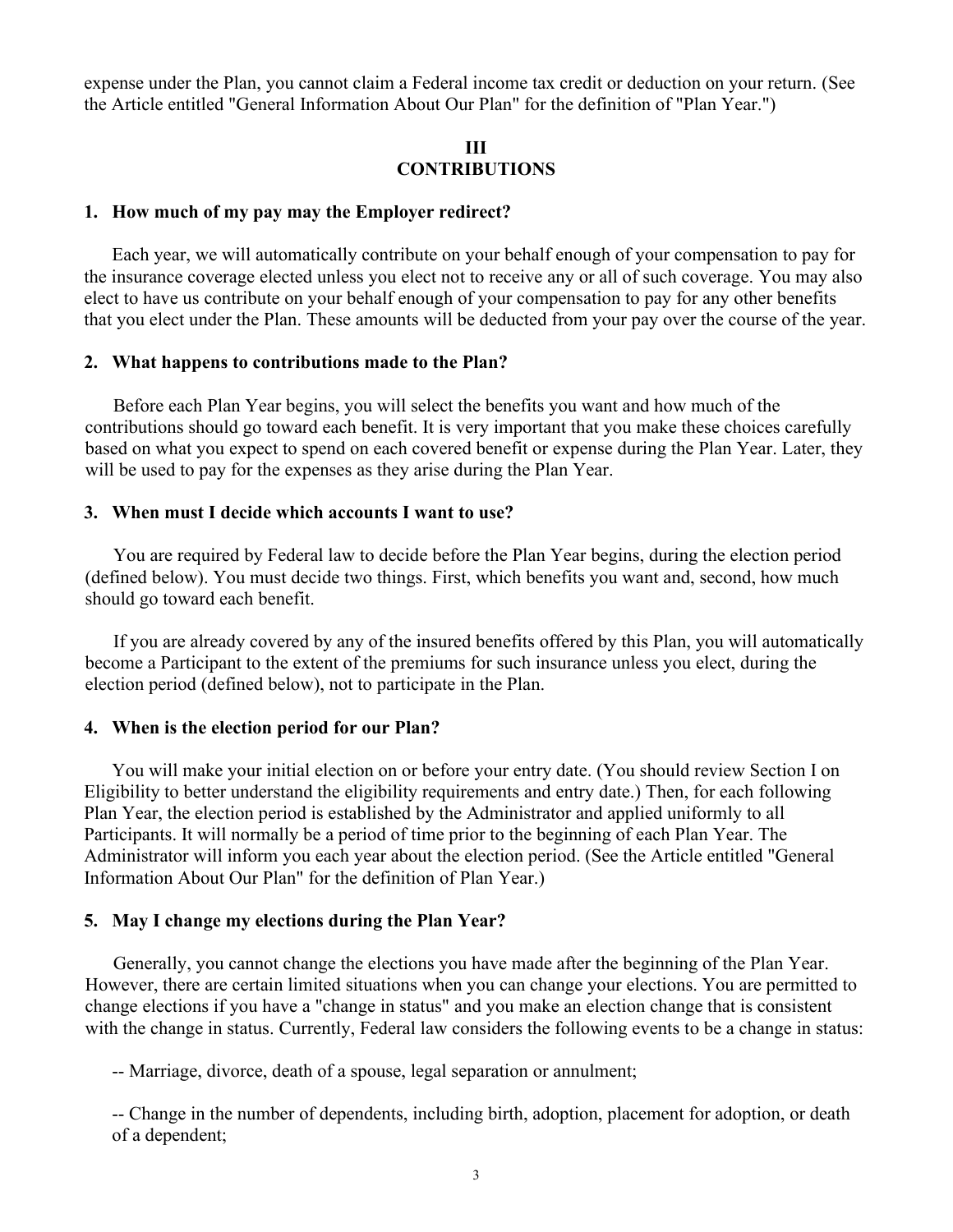-- Any of the following events for you, your spouse or dependent: termination or commencement of employment, a strike or lockout, commencement or return from an unpaid leave of absence, a change in worksite, or any other change in employment status that affects eligibility for benefits;

-- One of your dependents satisfies or ceases to satisfy the requirements for coverage due to change in age, student status, or any similar circumstance; and

-- A change in the place of residence of you, your spouse or dependent that would lead to a change in status, such as moving out of a coverage area for insurance.

In addition, if you are participating in the Dependent Care Flexible Spending Account, then there is a change in status if your dependent no longer meets the qualifications to be eligible for dependent care.

There are detailed rules on when a change in election is deemed to be consistent with a change in status. In addition, there are laws that give you rights to change health coverage for you, your spouse, or your dependents. If you change coverage due to rights you have under the law, then you can make a corresponding change in your elections under the Plan. If any of these conditions apply to you, you should contact the Administrator.

If the cost of a benefit provided under the Plan increases or decreases during a Plan Year, then we will automatically increase or decrease, as the case may be, your salary redirection election. If the cost increases significantly, you will be permitted to either make corresponding changes in your payments or revoke your election and obtain coverage under another benefit package option with similar coverage, or revoke your election entirely.

If the coverage under a Benefit is significantly curtailed or ceases during a Plan Year, then you may revoke your elections and elect to receive on a prospective basis coverage under another plan with similar coverage. In addition, if we add a new coverage option or eliminate an existing option, you may elect the newly-added option (or elect another option if an option has been eliminated) and make corresponding election changes to other options providing similar coverage. If you are not a Participant, you may elect to join the Plan. There are also certain situations when you may be able to change your elections on account of a change under the plan of your spouse's, former spouse's or dependent's employer.

These rules on change due to cost or coverage do not apply to the Health Flexible Spending Account, and you may not change your election to the Health Flexible Spending Account if you make a change due to cost or coverage for insurance.

You may not change your election under the Dependent Care Flexible Spending Account if the cost change is imposed by a dependent care provider who is your relative.

#### **6. May I make new elections in future Plan Years?**

Yes, you may. For each new Plan Year, you may change the elections that you previously made. You may also choose not to participate in the Plan for the upcoming Plan Year. If you do not make new elections during the election period before a new Plan Year begins, we will assume you want your elections for insured benefits only to remain the same and you will not be considered a Participant for the non-insured benefit options under the Plan for the upcoming Plan Year.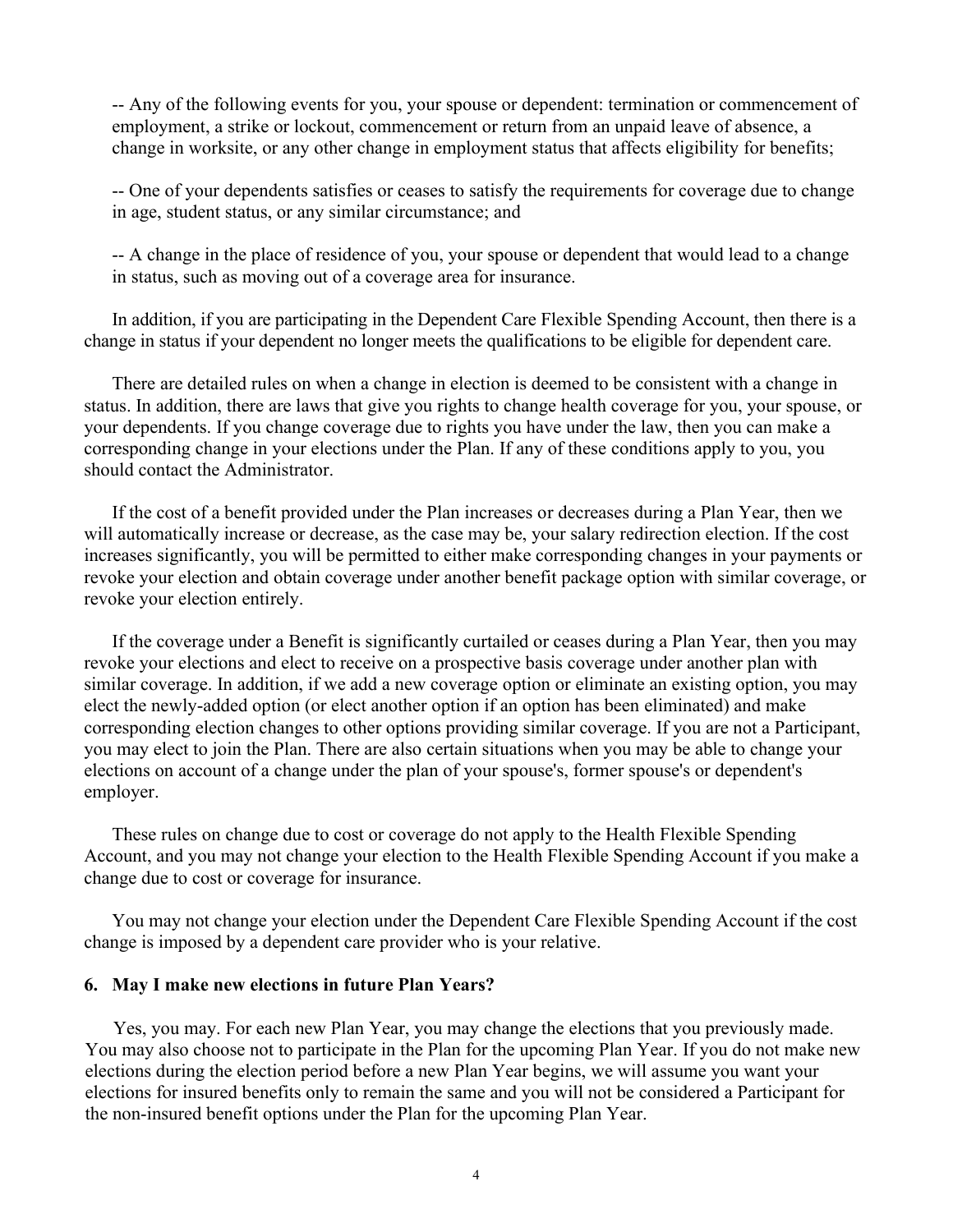# **IV BENEFITS**

#### **1. Health Flexible Spending Account**

The Health Flexible Spending Account enables you to pay for expenses allowed under Sections 105 and 213(d) of the Internal Revenue Code which are not covered by our medical plan and save taxes at the same time. In addition, the Health Flexible Spending Account enables you to pay for expenses permitted under the Coronavirus Aid, Relief, and Economic Security (CARES) Act. The Health Flexible Spending Account allows you to be reimbursed by the Employer for expenses incurred by you, your spouse, and your dependents.

Drug costs, including insulin, and "over the counter" drugs may be reimbursed. You may not, however, be reimbursed for the cost of other health care coverage maintained outside of the Plan, or for long-term care expenses. A list of covered expenses is available from the Administrator.

The most that you can contribute to your Health Flexible Spending Account each Plan Year is \$2,750 for 2020. After 2020, the dollar limit may increase for cost of living adjustments.

In order to be reimbursed for a health care expense, you must submit to the Administrator an itemized bill from the service provider. We will also provide you with a debit or credit card to use to pay for medical expenses. The Administrator will provide you with further details. Amounts reimbursed from the Plan may not be claimed as a deduction on your personal income tax return. Reimbursement from the fund shall be paid at least once a month. Expenses under this Plan are treated as being "incurred" when you are provided with the care that gives rise to the expenses, not when you are formally billed or charged, or you pay for the medical care.

You may be reimbursed for expenses for any child until the end of the calendar year in which the child reaches age 26. A child is a natural child, stepchild, foster child, adopted child, or a child placed with you for adoption. If a child gains or regains eligibility due to these new rules, that qualifies as a change in status to change coverage.

Newborns' and Mothers' Health Protection Act: Group health plans generally may not, under Federal law, restrict benefits for any hospital length of stay in connection with childbirth for the mother or newborn child to less than 48 hours following a vaginal delivery, or less than 96 hours following a cesarean section. However, Federal law generally does not prohibit the mother's or newborn's attending provider, after consulting with the mother, from discharging the mother or her newborn earlier than 48 hours (or 96 hours as applicable). In any case, plans and issuers may not, under Federal law, require that a provider obtain authorization from the plan or the issuer for prescribing a length of stay not in excess of 48 hours (or 96 hours).

Women's Health and Cancer Rights Act: This plan, as required by the Women's Health and Cancer Rights Act of 1998, will reimburse up to plan limits for benefits for mastectomy-related services including reconstruction and surgery to achieve symmetry between the breasts, prostheses, and complications resulting from a mastectomy (including lymphedema). Contact your Plan Administrator for more information.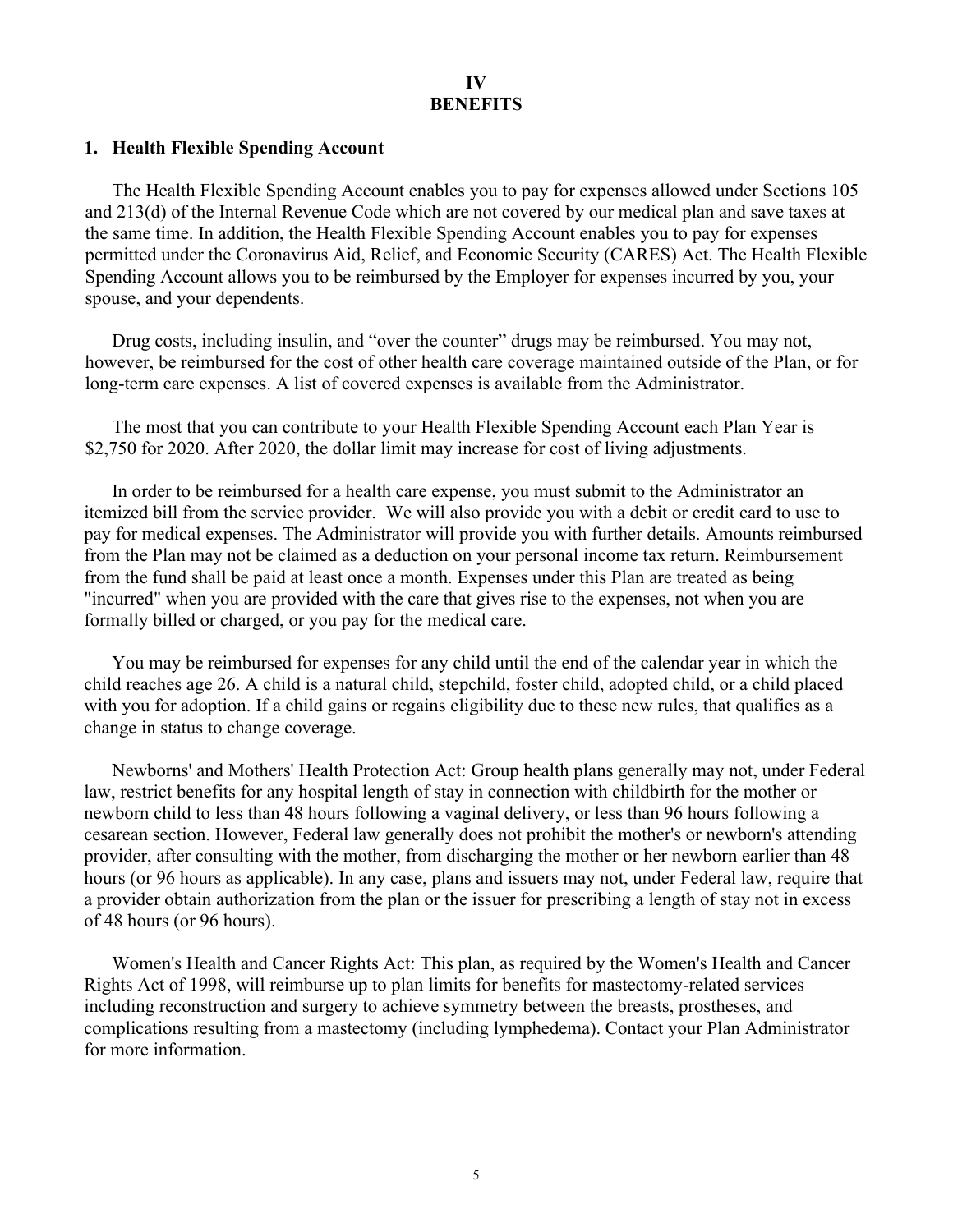### **2. Dependent Care Flexible Spending Account**

The Dependent Care Flexible Spending Account enables you to pay for out-of-pocket, work-related dependent day-care cost with pre-tax dollars. If you are married, you can use the account if you and your spouse both work or, in some situations, if your spouse goes to school full-time. Single employees can also use the account.

An eligible dependent is someone for whom you can claim expenses on Federal Income Tax Form 2441 "Credit for Child and Dependent Care Expenses." Children must be under age 13. Other dependents must be physically or mentally unable to care for themselves. Dependent Care arrangements which qualify include:

(a) A Dependent (Day) Care Center, provided that if care is provided by the facility for more than six individuals, the facility complies with applicable state and local laws;

(b) An Educational Institution for pre-school children. For older children, only expenses for non-school care are eligible; and

(c) An "Individual" who provides care inside or outside your home: The "Individual" may not be a child of yours under age 19 or anyone you claim as a dependent for Federal tax purposes.

You should make sure that the dependent care expenses you are currently paying for qualify under our Plan. We will also provide you with a debit or credit card to use to pay for dependent care expenses. The Administrator will provide you with further details.

The law places limits on the amount of money that can be paid to you in a calendar year from your Dependent Care Flexible Spending Account. Generally, your reimbursements may not exceed the lesser of: (a) \$5,000 (if you are married filing a joint return or you are head of a household) or \$2,500 (if you are married filing separate returns); (b) your taxable compensation; (c) your spouse's actual or deemed earned income (a spouse who is a full time student or incapable of caring for himself/herself has a monthly earned income of \$250 for one dependent or \$500 for two or more dependents).

Also, in order to have the reimbursements made to you from this account be excludable from your income, you must provide a statement from the service provider including the name, address, and in most cases, the taxpayer identification number of the service provider on your tax form for the year, as well as the amount of such expense as proof that the expense has been incurred. In addition, Federal tax laws permit a tax credit for certain dependent care expenses you may be paying for even if you are not a Participant in this Plan. You may save more money if you take advantage of this tax credit rather than using the Dependent Care Flexible Spending Account under our Plan. Ask your tax adviser which is better for you.

#### **3. Premium Expense Account**

A Premium Expense Account allows you to use tax-free dollars to pay for certain premium expenses under various insurance programs that we offer you. These premium expenses include:

- -- Health care premiums.
- -- Dental insurance premiums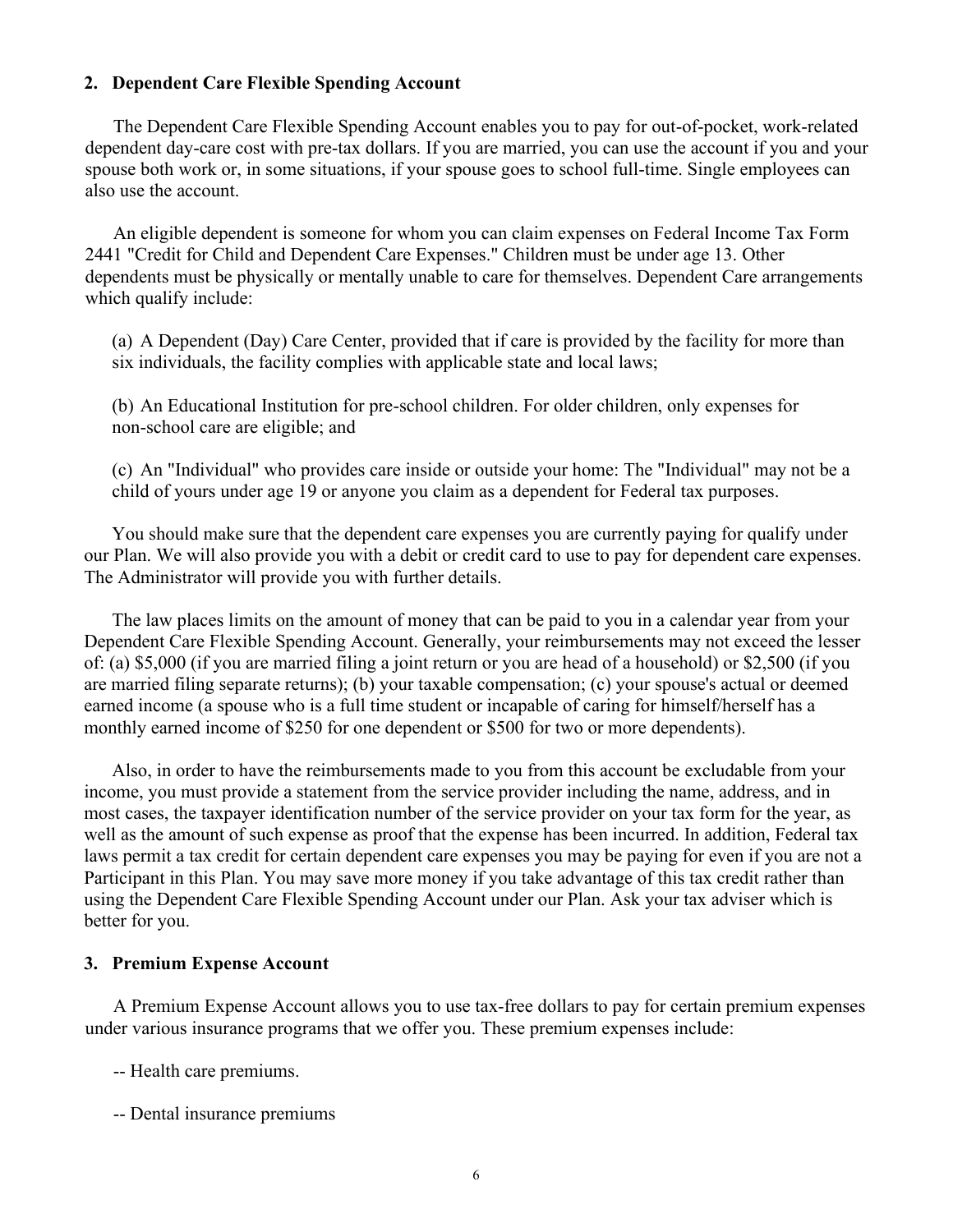- -- Disability insurance premiums
- -- Vision insurance premiums.
- -- Accident insurance premiums
- -- Hospital Indemnity insurance premiums

Under our Plan, we will establish sub-accounts for you for each different type of insurance coverage that is available. Also, certain limits on the amount of coverage may apply.

The Administrator may terminate or modify Plan benefits at any time, subject to the provisions of any insurance contracts providing benefits described above. We will not be liable to you if an insurance company fails to provide any of the benefits described above. Also, your insurance will end when you leave employment, are no longer eligible under the terms of any insurance policies, or when insurance terminates.

Any benefits to be provided by insurance will be provided only after (1) you have provided the Administrator the necessary information to apply for insurance, and (2) the insurance is in effect for you.

If you cover your dependents up to age 26 under your Medical insurance, you can pay for that coverage through the Plan. For all other coverages, a dependent up to age 19 can be covered, or up to age 26 only if a full-time student.

### **V BENEFIT PAYMENTS**

#### **1. When will I receive payments from my accounts?**

During the course of the Plan Year, you may submit requests for reimbursement of expenses you have incurred. Expenses are considered "incurred" when the service is performed, not necessarily when it is paid for. The Administrator will provide you with acceptable forms for submitting these requests for reimbursement. If the request qualifies as a benefit or expense that the Plan has agreed to pay, you will receive a reimbursement payment soon thereafter. Remember, these reimbursements which are made from the Plan are generally not subject to federal income tax or withholding. Nor are they subject to Social Security taxes. Requests for payment of insured benefits should be made directly to the insurer. You will only be reimbursed from the Dependent Care Flexible Spending Account to the extent that there are sufficient funds in the Account to cover your request.

#### **2. What happens if I don't spend all Plan contributions during the Plan Year?**

Any monies left at the end of the Plan Year will be forfeited. Obviously, qualifying expenses that you incur late in the Plan Year for which you seek reimbursement after the end of such Plan Year will be paid first before any amount is forfeited. For the Health Flexible Spending Account, you must submit claims no later than 90 days after the end of the Plan Year. For the Dependent Care Flexible Spending Account, you must submit claims no later than 90 days after the end of the Plan Year. Because it is possible that you might forfeit amounts in the Plan if you do not fully use the contributions that have been made, it is important that you decide how much to place in each account carefully and conservatively. Remember, you must decide which benefits you want to contribute to and how much to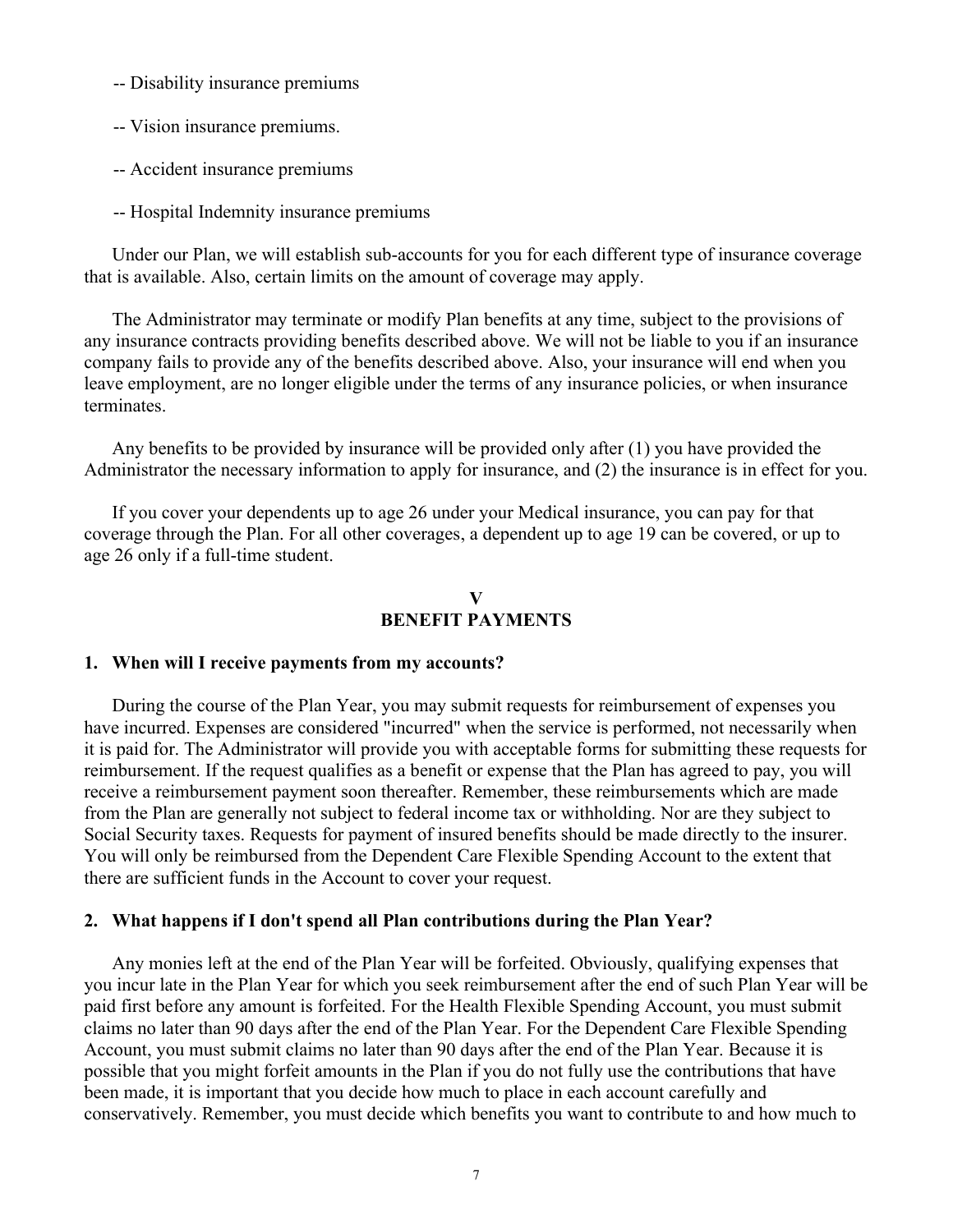place in each account before the Plan Year begins. You want to be as certain as you can that the amount you decide to place in each account will be used up entirely.

# **3. Family and Medical Leave Act (FMLA)**

If you take leave under the Family and Medical Leave Act, you may revoke or change your existing elections for health insurance and the Health Flexible Spending Account. If your coverage in these benefits terminates, due to your revocation of the benefit while on leave or due to your non-payment of contributions, you will be permitted to reinstate coverage for the remaining part of the Plan Year upon your return. For the Health Flexible Spending Account, you may continue your coverage or you may revoke your coverage and resume it when you return. You can resume your coverage at its original level and make payments for the time that you are on leave. For example, if you elect \$1,200 for the year and are out on leave for 3 months, then return and elect to resume your coverage at that level, your remaining payments will be increased to cover the difference - from \$100 per month to \$150 per month. Alternatively, your maximum amount will be reduced proportionately for the time that you were gone. For example, if you elect \$1,200 for the year and are out on leave for 3 months, your amount will be reduced to \$900. The expenses you incur during the time you are not in the Health Flexible Spending Account are not reimbursable.

If you continue your coverage during your unpaid leave, you may pre-pay for the coverage, you may pay for your coverage on an after-tax basis while you are on leave, or you and your Employer may arrange a schedule for you to "catch up" your payments when you return.

### **4. Uniformed Services Employment and Reemployment Rights Act (USERRA)**

If you are going into or returning from military service, you may have special rights to health care coverage under your Health Flexible Spending Account under the Uniformed Services Employment and Reemployment Rights Act of 1994. These rights can include extended health care coverage. If you may be affected by this law, ask your Administrator for further details.

#### **5. What happens if I terminate employment?**

If you terminate employment during the Plan Year, you will lose coverage per the timeframe determined in the underlying documents for each benefit. Your right to benefits will be determined in the following manner:

(a) For health benefit coverage on termination of employment, please see the Article entitled "Continuation Coverage Rights Under COBRA."

(b) You will still be able to request reimbursement for qualifying dependent care expenses incurred prior to your date of termination from the balance remaining in your dependent care account at the time of termination of employment. However, no further salary redirection contributions will be made on your behalf after you terminate. You must submit claims within 90 days after the date of termination.

(c) For Health Flexible Spending Account coverage on termination of employment, please see the Article entitled "Continuation Coverage Rights Under COBRA." Upon your termination of employment, your participation in the Health Flexible Spending Account will cease, and no further salary redirection contributions will be contributed on your behalf. However, you will be able to submit claims for health care expenses that were incurred prior to midnight of the date of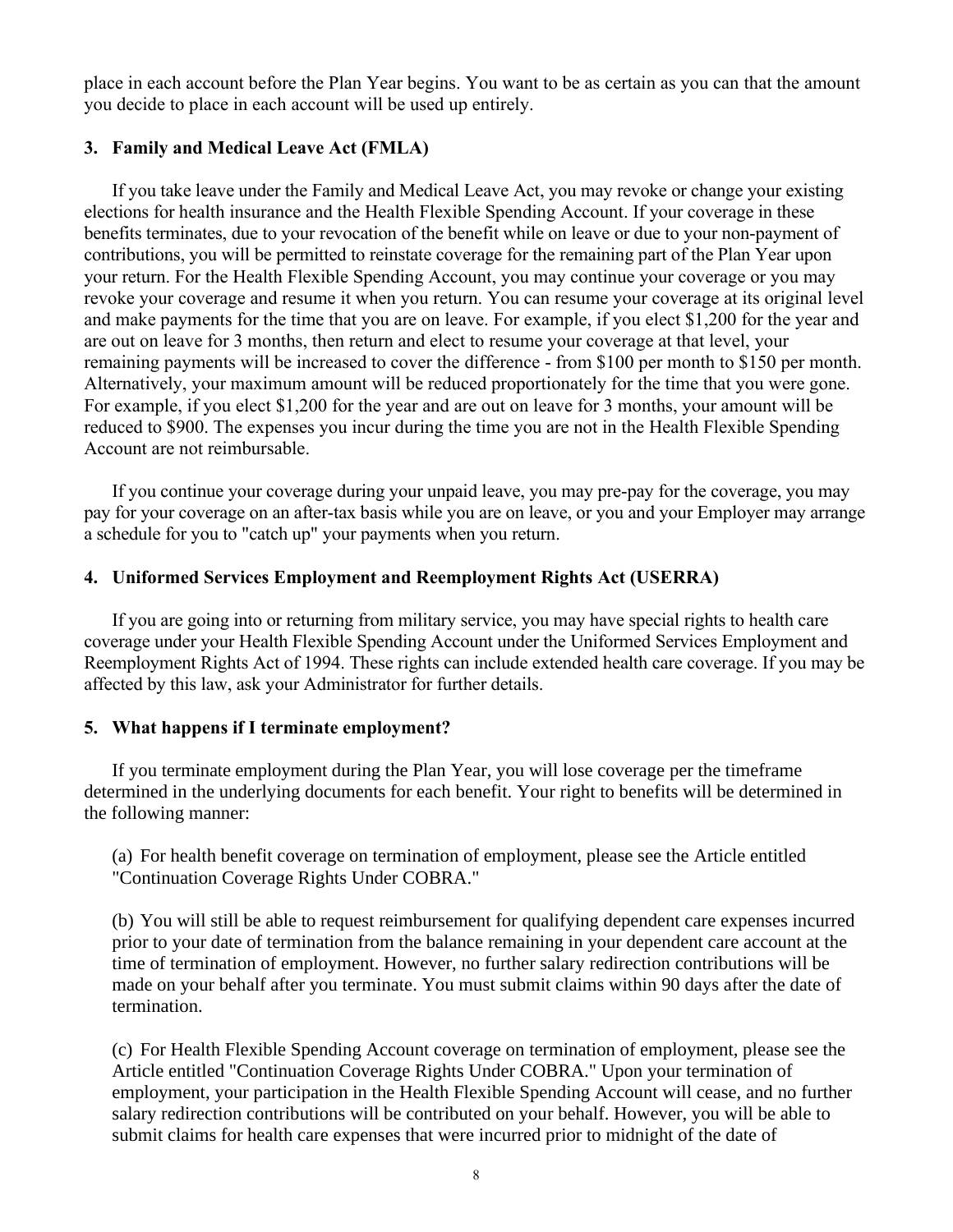termination, provided that you submit these claims within 90 days following the date of termination. Your further participation will be governed by "Continuation Coverage Rights Under COBRA."

#### **6. Will my Social Security benefits be affected?**

Your Social Security benefits may be slightly reduced because when you receive tax-free benefits under our Plan, it reduces the amount of contributions that you make to the Federal Social Security system as well as our contribution to Social Security on your behalf.

# **VI HIGHLY COMPENSATED AND KEY EMPLOYEES**

#### **1. Do limitations apply to highly compensated employees?**

Under the Internal Revenue Code, highly compensated employees and key employees generally are Participants who are officers, shareholders or highly paid. You will be notified by the Administrator each Plan Year whether you are a highly compensated employee or a key employee.

If you are within these categories, the amount of contributions and benefits for you may be limited so that the Plan as a whole does not unfairly favor those who are highly paid, their spouses or their dependents. Federal tax laws state that a plan will be considered to unfairly favor the key employees if they as a group receive more than 25% of all of the nontaxable benefits provided for under our Plan.

Plan experience will dictate whether contribution limitations on highly compensated employees or key employees will apply. You will be notified of these limitations if you are affected.

# **VII PLAN ACCOUNTING**

#### **1. Periodic Statements**

The Administrator will provide you with a statement of your account periodically during the Plan Year that shows your account balance. It is important to read these statements carefully so you understand the balance remaining to pay for a benefit. Remember, you want to spend all the money you have designated for a particular benefit by the end of the Plan Year.

#### **VIII GENERAL INFORMATION ABOUT OUR PLAN**

This Section contains certain general information which you may need to know about the Plan.

#### **1. General Plan Information**

Gwinnett County Public Schools Flexible Benefit Plan is the name of the Plan.

Your Employer has assigned Plan Number 501 to your Plan.

The provisions of your amended Plan become effective on September 1, 2020. Your Plan was originally effective on December 17, 1985.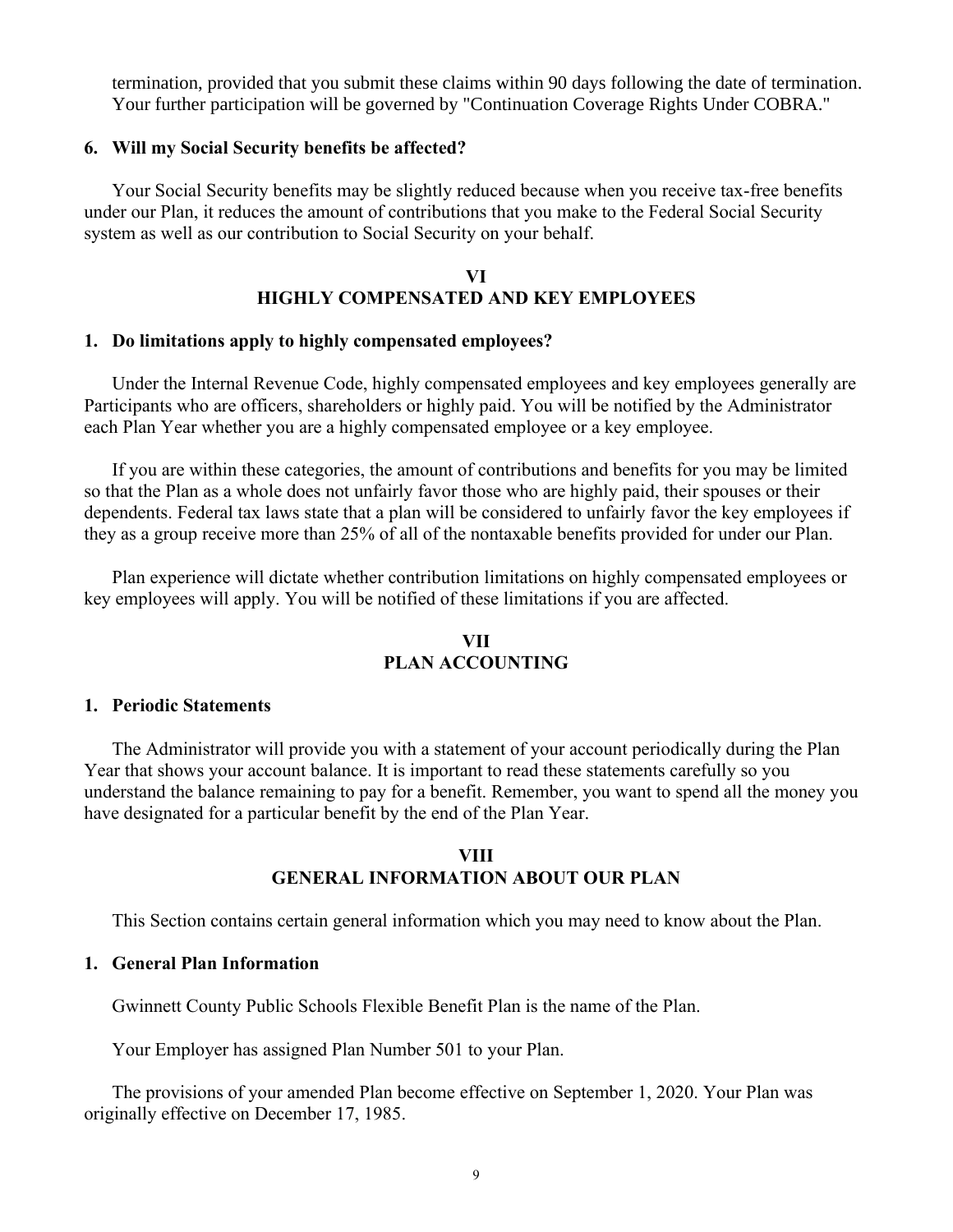Your Plan's records are maintained on a twelve-month period of time. This is known as the Plan Year. The Plan Year begins on January 1 and ends on December 31.

# **2. Employer Information**

Your Employer's name, address, and identification number are:

Gwinnett County Public Schools Division of Human Resources and Talent Management 437 Old Peachtree Road, NW Suwanee, Georgia 30024-2978 58-6000254

# **3. Plan Administrator Information**

The name, address and business telephone number of your Plan's Administrator are:

Gwinnett County Public Schools Division of Human Resources and Talent Management 437 Old Peachtree Road, NW Suwanee, Georgia 30024-2978 (678) 301-6000

The Administrator keeps the records for the Plan and is responsible for the administration of the Plan. The Administrator will also answer any questions you may have about our Plan. You may contact the Administrator for any further information about the Plan.

# **4. Service of Legal Process**

The name and address of the Plan's agent for service of legal process are:

Gwinnett County Public Schools Division of Human Resources and Talent Management 437 Old Peachtree Road, NW Suwanee, Georgia 30024-2978 (678) 301-6000

# **5. Type of Administration**

The type of Administration is Employer Administration.

# **6. Claims Submission**

Claims for expenses should be submitted to:

Medcom Benefits Solutions P.O. Box 10269 Jacksonville, Florida 32247-0269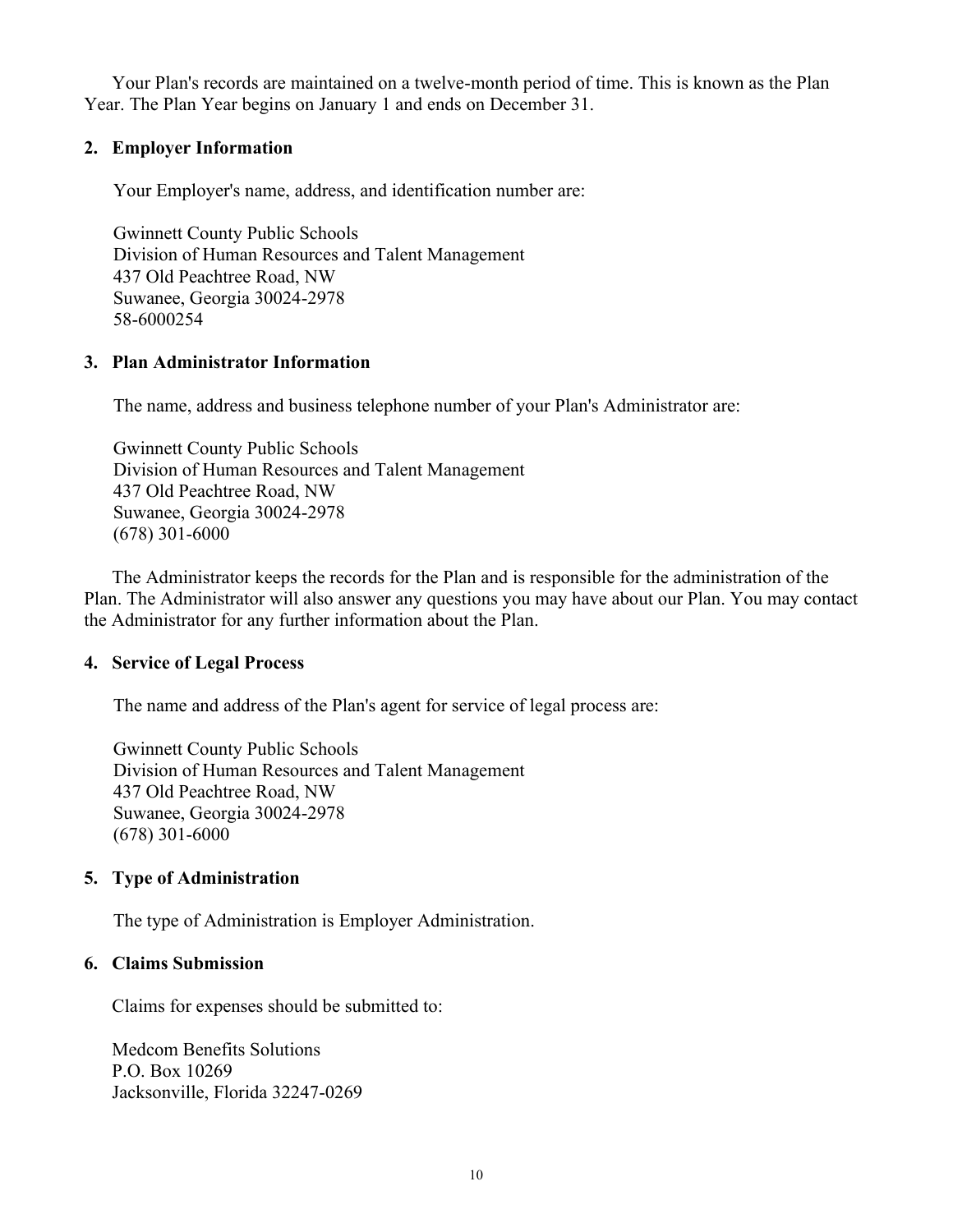#### **IX ADDITIONAL PLAN INFORMATION**

#### **1. Claims Process**

You should submit all reimbursement claims during the Plan Year. For the Health Flexible Spending Account, you must submit claims no later than 90 days after the end of the Plan Year. However, if you terminate employment during the Plan Year, you must submit your Health Flexible Spending Account claims within 90 days after your termination of employment. For the Dependent Care Flexible Spending Account, you must submit claims no later than 90 days after the end of the Plan Year. However, if you terminate employment during the Plan Year, you must submit your Dependent Care Flexible Spending Account claims within 90 days after your termination of employment. Any claims submitted after that time will not be considered.

Claims that are insured will be handled in accordance with procedures contained in the insurance policies. All other general requests should be directed to the Administrator of our Plan. If a dependent care or medical expense claim under the Plan is denied in whole or in part, you or your beneficiary will receive written notification. The notification will include the reasons for the denial, with reference to the specific provisions of the Plan on which the denial was based, a description of any additional information needed to process the claim and an explanation of the claims review procedure. Within 60 days after denial, you or your beneficiary may submit a written request for reconsideration of the denial to the Administrator.

Any such request should be accompanied by documents or records in support of your appeal. You or your beneficiary may review pertinent documents and submit issues and comments in writing. The Administrator will review the claim and provide, within 60 days, a written response to the appeal. (This period may be extended an additional 60 days under certain circumstances.) In this response, the Administrator will explain the reason for the decision, with specific reference to the provisions of the Plan on which the decision is based. The Administrator has the exclusive right to interpret the appropriate plan provisions. Decisions of the Administrator are conclusive and binding.

### **X CONTINUATION COVERAGE RIGHTS UNDER COBRA**

Under federal law, the Consolidated Omnibus Budget Reconciliation Act of 1985 (COBRA), certain employees and their families covered under health benefits under this Plan will be entitled to the opportunity to elect a temporary extension of health coverage (called "COBRA continuation coverage") where coverage under the Plan would otherwise end. This notice is intended to inform Plan Participants and beneficiaries, in summary fashion, of their rights and obligations under the continuation coverage provisions of COBRA, as amended and reflected in final and proposed regulations published by the Department of the Treasury. This notice is intended to reflect the law and does not grant or take away any rights under the law.

The Plan Administrator or its designee is responsible for administering COBRA continuation coverage. Complete instructions on COBRA, as well as election forms and other information, will be provided by the Plan Administrator or its designee to Plan Participants who become Qualified Beneficiaries under COBRA. While the Plan itself is not a group health plan, it does provide health benefits. Whenever "Plan" is used in this section, it means any of the health benefits under this Plan including the Health Flexible Spending Account.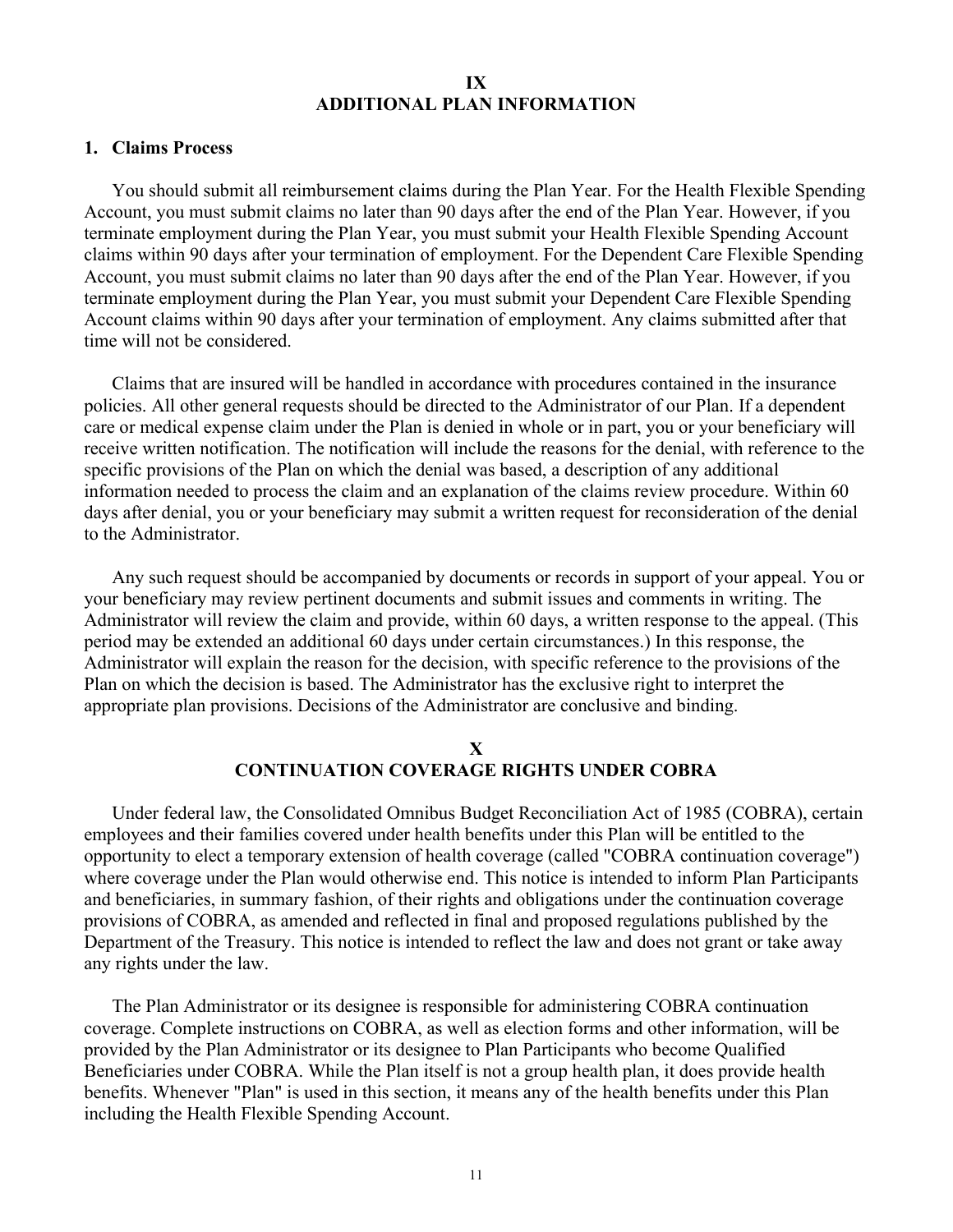### **1. What is COBRA continuation coverage?**

COBRA continuation coverage is the temporary extension of group health plan coverage that must be offered to certain Plan Participants and their eligible family members (called "Qualified Beneficiaries") at group rates. The right to COBRA continuation coverage is triggered by the occurrence of a life event that results in the loss of coverage under the terms of the Plan (the "Qualifying Event"). The coverage must be identical to the coverage that the Qualified Beneficiary had immediately before the Qualifying Event, or if the coverage has been changed, the coverage must be identical to the coverage provided to similarly situated active employees who have not experienced a Qualifying Event (in other words, similarly situated non-COBRA beneficiaries).

There may be other options available when you lose group health coverage**.** For example, you may be eligible to buy an individual plan through the Health Insurance Marketplace. By enrolling in coverage through the Marketplace, you may qualify for lower costs on your monthly premiums and lower out-ofpocket costs. Additionally, you may qualify for a 30-day special enrollment period for another group health plan for which you are eligible (such as a spouse's plan), even if that plan generally doesn't accept late enrollees.

# **2. Who can become a Qualified Beneficiary?**

In general, a Qualified Beneficiary can be:

(a) Any individual who, on the day before a Qualifying Event, is covered under a Plan by virtue of being on that day either a covered Employee, the Spouse of a covered Employee, or a Dependent child of a covered Employee. If, however, an individual who otherwise qualifies as a Qualified Beneficiary is denied or not offered coverage under the Plan under circumstances in which the denial or failure to offer constitutes a violation of applicable law, then the individual will be considered to have had the coverage and will be considered a Qualified Beneficiary if that individual experiences a Qualifying Event.

(b) Any child who is born to or placed for adoption with a covered Employee during a period of COBRA continuation coverage, and any individual who is covered by the Plan as an alternate recipient under a qualified medical support order. If, however, an individual who otherwise qualifies as a Qualified Beneficiary is denied or not offered coverage under the Plan under circumstances in which the denial or failure to offer constitutes a violation of applicable law, then the individual will be considered to have had the coverage and will be considered a Qualified Beneficiary if that individual experiences a Qualifying Event.

The term "covered Employee" includes any individual who is provided coverage under the Plan due to his or her performance of services for the employer sponsoring the Plan. However, this provision does not establish eligibility of these individuals. Eligibility for Plan coverage shall be determined in accordance with Plan Eligibility provisions.

An individual is not a Qualified Beneficiary if the individual's status as a covered Employee is attributable to a period in which the individual was a nonresident alien who received from the individual's Employer no earned income that constituted income from sources within the United States. If, on account of the preceding reason, an individual is not a Qualified Beneficiary, then a Spouse or Dependent child of the individual will also not be considered a Qualified Beneficiary by virtue of the relationship to the individual. A domestic partner is not a Qualified Beneficiary.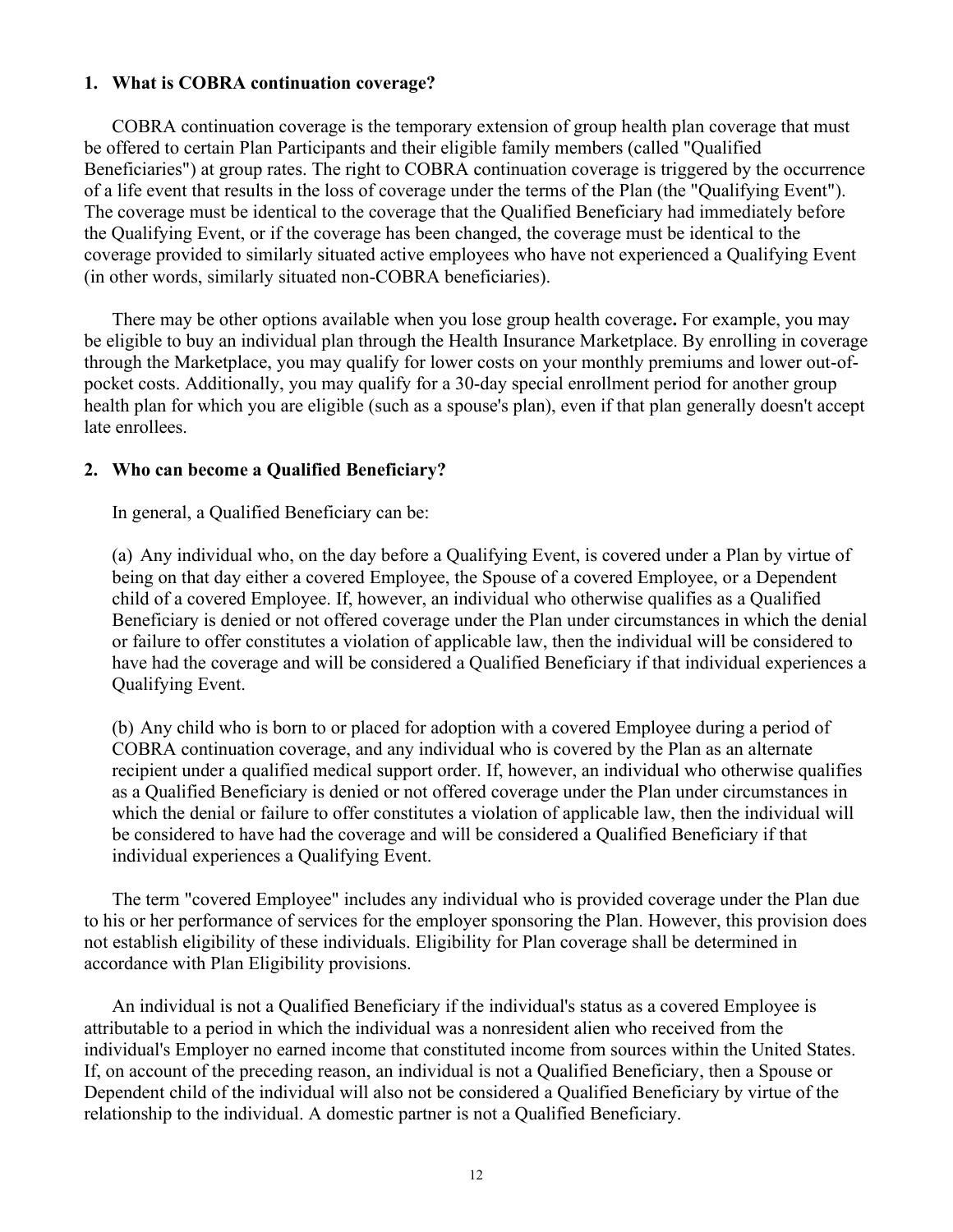Each Qualified Beneficiary (including a child who is born to or placed for adoption with a covered Employee during a period of COBRA continuation coverage) must be offered the opportunity to make an independent election to receive COBRA continuation coverage.

# **3. What is a Qualifying Event?**

A Qualifying Event is any of the following if the Plan provided that the Plan participant would lose coverage (i.e., cease to be covered under the same terms and conditions as in effect immediately before the Qualifying Event) in the absence of COBRA continuation coverage:

(a) The death of a covered Employee.

(b) The termination (other than by reason of the Employee's gross misconduct), or reduction of hours, of a covered Employee's employment.

(c) The divorce or legal separation of a covered Employee from the Employee's Spouse. If the Employee reduces or eliminates the Employee's Spouse's Plan coverage in anticipation of a divorce or legal separation, and a divorce or legal separation later occurs, then the divorce or legal separation may be considered a Qualifying Event even though the Spouse's coverage was reduced or eliminated before the divorce or legal separation.

(d) A covered Employee's enrollment in any part of the Medicare program.

(e) A Dependent child's ceasing to satisfy the Plan's requirements for a Dependent child (for example, attainment of the maximum age for dependency under the Plan).

If the Qualifying Event causes the covered Employee, or the covered Spouse or a Dependent child of the covered Employee, to cease to be covered under the Plan under the same terms and conditions as in effect immediately before the Qualifying Event, the persons losing such coverage become Qualified Beneficiaries under COBRA if all the other conditions of COBRA are also met. For example, any increase in contribution that must be paid by a covered Employee, or the Spouse, or a Dependent child of the covered Employee, for coverage under the Plan that results from the occurrence of one of the events listed above is a loss of coverage.

The taking of leave under the Family and Medical Leave Act of 1993, as amended ("FMLA") does not constitute a Qualifying Event. A Qualifying Event will occur, however, if an Employee does not return to employment at the end of the FMLA leave and all other COBRA continuation coverage conditions are present. If a Qualifying Event occurs, it occurs on the last day of FMLA leave and the applicable maximum coverage period is measured from this date (unless coverage is lost at a later date and the Plan provides for the extension of the required periods, in which case the maximum coverage date is measured from the date when the coverage is lost.) Note that the covered Employee and family members will be entitled to COBRA continuation coverage even if they failed to pay the employee portion of premiums for coverage under the Plan during the FMLA leave.

# **4. What factors should be considered when determining to elect COBRA continuation coverage?**

When considering options for health coverage, Qualified Beneficiaries should consider:

• **Premiums:** This plan can charge up to 102% of total plan premiums for COBRA coverage. Other options, like coverage on a spouse's plan or through the Marketplace, may be less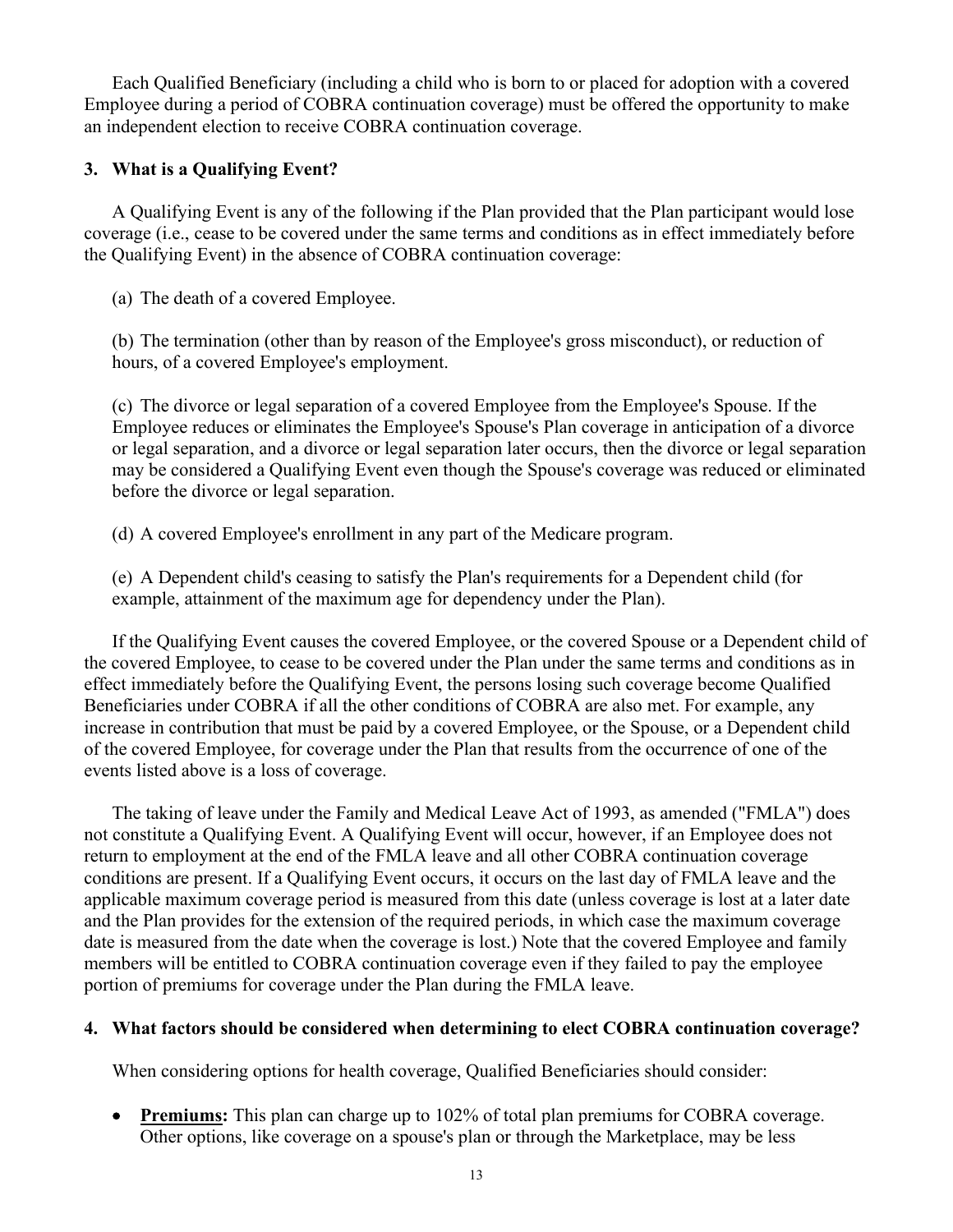expensive. Qualified Beneficiaries have special enrollment rights under federal law (HIPAA). They have the right to request special enrollment in another group health plan for which they are otherwise eligible (such as a plan sponsored by a spouse's employer) within 30 days after Plan coverage ends due to one of the Qualifying Events listed above.

- **Provider Networks:** If a Qualified Beneficiary is currently getting care or treatment for a condition, a change in health coverage may affect access to a particular health care provider. You may want to check to see if your current health care providers participate in a network in considering options for health coverage.
- **Drug Formularies:** For Qualified Beneficiaries taking medication, a change in health coverage may affect costs for medication – and in some cases, the medication may not be covered by another plan. Qualified beneficiaries should check to see if current medications are listed in drug formularies for other health coverage.
- **Severance payments:** If COBRA rights arise because the Employee has lost his job and there is a severance package available from the employer, the former employer may have offered to pay some or all of the Employee's COBRA payments for a period of time. This can affect the timing of coverage available in the Marketplace. In this scenario, the Employee may want to contact the Department of Labor at 1-866-444-3272 to discuss options.
- **Medicare Eligibility:** You should be aware of how COBRA coverage coordinates with Medicare eligibility. If you are eligible for Medicare at the time of the Qualifying Event, or if you will become eligible soon after the Qualifying Event, you should know that you have 8 months to enroll in Medicare after your employment –related health coverage ends. Electing COBRA coverage does not extend this 8-month period. For more information, see medicare.gov/sign-up-change-plan**.**
- **Service Areas:** If benefits under the Plan are limited to specific service or coverage areas, benefits may not be available to a Qualified Beneficiary who moves out of the area.
- **Other Cost-Sharing:** In addition to premiums or contributions for health coverage, the Plan requires participants to pay copayments, deductibles, coinsurance, or other amounts as benefits are used. Qualified beneficiaries should check to see what the cost-sharing requirements are for other health coverage options. For example, one option may have much lower monthly premiums, but a much higher deductible and higher copayments.

**Are there other coverage options besides COBRA Continuation Coverage?** Yes. Instead of enrolling in COBRA continuation coverage, there may be other coverage options for Qualified Beneficiaries through the Health Insurance Marketplace, Medicaid, or other group health plan coverage options (such as a spouse's plan) through what is called a "special enrollment period." Some of these options may cost less than COBRA continuation coverage. You can learn more about many of these options at www.healthcare.gov.

# **5. What is the procedure for obtaining COBRA continuation coverage?**

The Plan has conditioned the availability of COBRA continuation coverage upon the timely election of such coverage. An election is timely if it is made during the election period.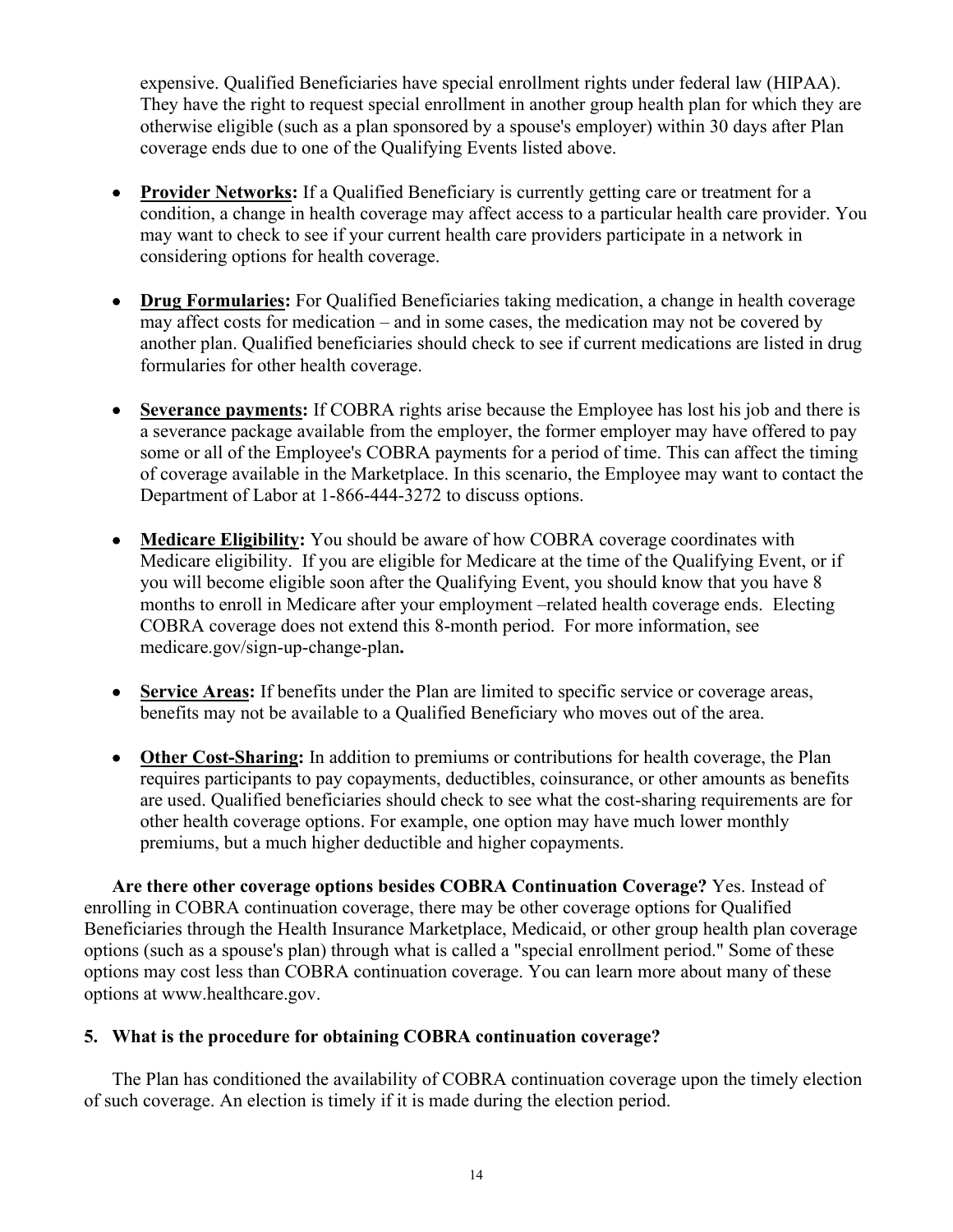# **6. What is the election period and how long must it last?**

The election period is the time period within which the Qualified Beneficiary must elect COBRA continuation coverage under the Plan. The election period must begin no later than the date the Qualified Beneficiary would lose coverage on account of the Qualifying Event and ends 60 days after the later of the date the Qualified Beneficiary would lose coverage on account of the Qualifying Event or the date notice is provided to the Qualified Beneficiary of her or his right to elect COBRA continuation coverage. If coverage is not elected within the 60 day period, all rights to elect COBRA continuation coverage are forfeited.

Note: If a covered Employee who has been terminated or experienced a reduction of hours qualifies for a trade readjustment allowance or alternative trade adjustment assistance under a federal law called the Trade Act of 2002, as extended by the Trade Preferences Extension Act of 2015, and the employee and his or her covered dependents have not elected COBRA coverage within the normal election period, a second opportunity to elect COBRA coverage will be made available for themselves and certain family members, but only within a limited period of 60 days or less and only during the six months immediately after their group health plan coverage ended. Any person who qualifies or thinks that he or she and/or his or her family members may qualify for assistance under this special provision should contact the Plan Administrator or its designee for further information about the special second election period. If continuation coverage is elected under this extension, it will not become effective prior to the beginning of this special second election period.

# **7. Is a covered Employee or Qualified Beneficiary responsible for informing the Plan Administrator of the occurrence of a Qualifying Event?**

The Plan will offer COBRA continuation coverage to Qualified Beneficiaries only after the Plan Administrator or its designee has been timely notified that a Qualifying Event has occurred. The Employer (if the Employer is not the Plan Administrator) will notify the Plan Administrator or its designee of the Qualifying Event within 30 days following the date coverage ends when the Qualifying Event is:

- (a) the end of employment or reduction of hours of employment,
- (b) death of the employee,
- (c) commencement of a proceeding in bankruptcy with respect to the Employer, or
- (d) entitlement of the employee to any part of Medicare.

#### **IMPORTANT:**

**For the other Qualifying Events (divorce or legal separation of the employee and spouse or a dependent child's losing eligibility for coverage as a dependent child), you or someone on your behalf must notify the Plan Administrator or its designee in writing within 60 days after the Qualifying Event occurs, using the procedures specified below. If these procedures are not followed or if the notice is not provided in writing to the Plan Administrator or its designee during the 60-day notice period, any spouse or dependent child who loses coverage will not be offered the option to elect continuation coverage. You must send this notice to the Plan Administrator or its designee.**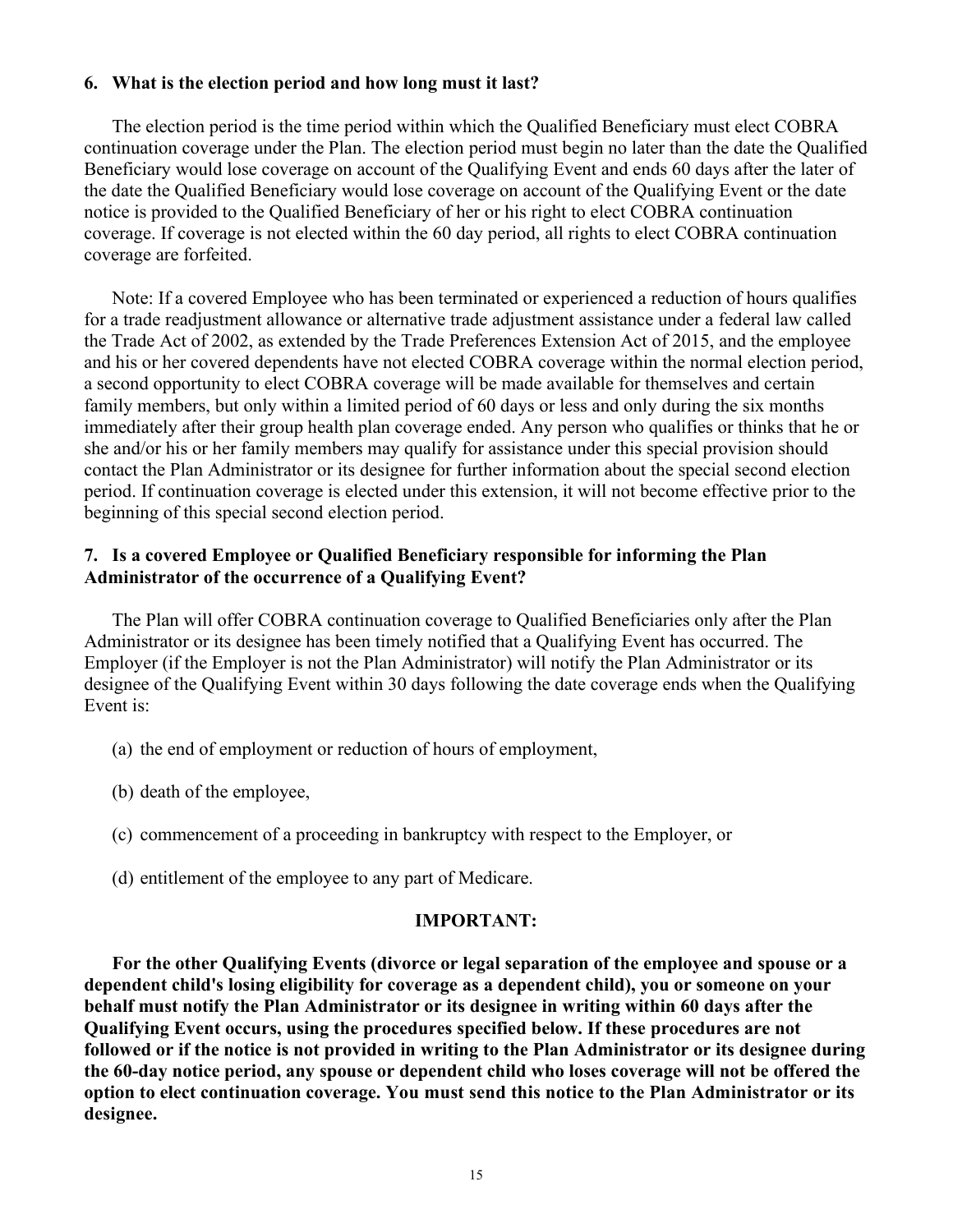# *NOTICE PROCEDURES:*

Any notice that you provide must be *in writing*. Oral notice, including notice by telephone, is not acceptable. You must mail, fax or hand-deliver your notice to the person, department or firm listed below, at the following address:

> Gwinnett County Public Schools Division of Human Resources and Talent Management 437 Old Peachtree Road, NW Suwanee, Georgia 30024-2978 (678) 301-6000

If mailed, your notice must be postmarked no later than the last day of the required notice period. Any notice you provide must state:

- the **name of the plan or plans** under which you lost or are losing coverage,
- the **name and address of the employee** covered under the plan,
- the **name(s) and address(es) of the Qualified Beneficiary(ies)**, and
- the **Qualifying Event** and the **date** it happened.

If the Qualifying Event is a **divorce or legal separation**, your notice must include **a copy of the divorce decree or the legal separation agreement**.

Be aware that there are other notice requirements in other contexts, for example, in order to qualify for a disability extension.

Once the Plan Administrator or its designee receives *timely notice* that a Qualifying Event has occurred, COBRA continuation coverage will be offered to each of the qualified beneficiaries. Each Qualified Beneficiary will have an independent right to elect COBRA continuation coverage. Covered employees may elect COBRA continuation coverage for their spouses, and parents may elect COBRA continuation coverage on behalf of their children. For each Qualified Beneficiary who elects COBRA continuation coverage, COBRA continuation coverage will begin on the date that plan coverage would otherwise have been lost. If you or your spouse or dependent children do not elect continuation coverage within the 60-day election period described above, the right to elect continuation coverage will be lost.

# **8. Is a waiver before the end of the election period effective to end a Qualified Beneficiary's election rights?**

If, during the election period, a Qualified Beneficiary waives COBRA continuation coverage, the waiver can be revoked at any time before the end of the election period. Revocation of the waiver is an election of COBRA continuation coverage. However, if a waiver is later revoked, coverage need not be provided retroactively (that is, from the date of the loss of coverage until the waiver is revoked). Waivers and revocations of waivers are considered made on the date they are sent to the Plan Administrator or its designee, as applicable.

# **9. Is COBRA coverage available if a Qualified Beneficiary has other group health plan coverage or Medicare?**

Qualified Beneficiaries who are entitled to elect COBRA continuation coverage may do so even if they are covered under another group health plan or are entitled to Medicare benefits on or before the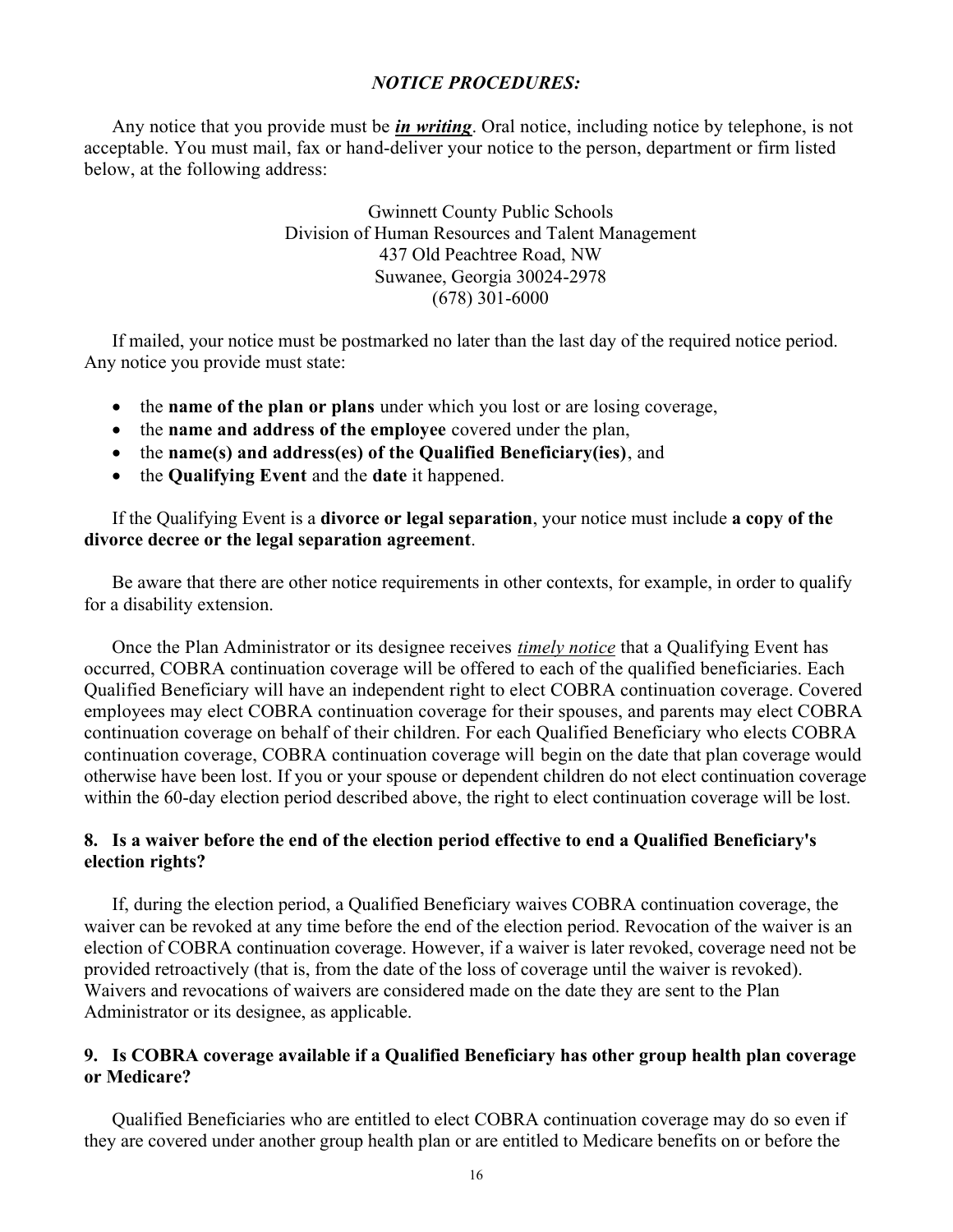date on which COBRA is elected. However, a Qualified Beneficiary's COBRA coverage will terminate automatically if, after electing COBRA, he or she becomes entitled to Medicare or becomes covered under other group health plan coverage.

# **10. When may a Qualified Beneficiary's COBRA continuation coverage be terminated?**

During the election period, a Qualified Beneficiary may waive COBRA continuation coverage. Except for an interruption of coverage in connection with a waiver, COBRA continuation coverage that has been elected for a Qualified Beneficiary must extend for at least the period beginning on the date of the Qualifying Event and ending not before the earliest of the following dates:

(a) The last day of the applicable maximum coverage period.

(b) The first day for which Timely Payment is not made to the Plan with respect to the Qualified Beneficiary.

(c) The date upon which the Employer ceases to provide any group health plan (including a successor plan) to any employee.

(d) The date, after the date of the election, that the Qualified Beneficiary first becomes entitled to Medicare (either part A or part B, whichever occurs earlier).

(e) In the case of a Qualified Beneficiary entitled to a disability extension, the later of:

(1) (i) 29 months after the date of the Qualifying Event, or (ii) the first day of the month that is more than 30 days after the date of a final determination under Title II or XVI of the Social Security Act that the disabled Qualified Beneficiary whose disability resulted in the Qualified Beneficiary's entitlement to the disability extension is no longer disabled, whichever is earlier; or

(2) the end of the maximum coverage period that applies to the Qualified Beneficiary without regard to the disability extension.

The Plan can terminate for cause the coverage of a Qualified Beneficiary on the same basis that the Plan terminates for cause the coverage of similarly situated non-COBRA beneficiaries, for example, for the submission of a fraudulent claim.

In the case of an individual who is not a Qualified Beneficiary and who is receiving coverage under the Plan solely because of the individual's relationship to a Qualified Beneficiary, if the Plan's obligation to make COBRA continuation coverage available to the Qualified Beneficiary ceases, the Plan is not obligated to make coverage available to the individual who is not a Qualified Beneficiary.

# **11. What are the maximum coverage periods for COBRA continuation coverage?**

The maximum coverage periods are based on the type of the Qualifying Event and the status of the Qualified Beneficiary, as shown below.

(a) In the case of a Qualifying Event that is a termination of employment or reduction of hours of employment, the maximum coverage period ends 18 months after the Qualifying Event if there is not a disability extension and 29 months after the Qualifying Event if there is a disability extension.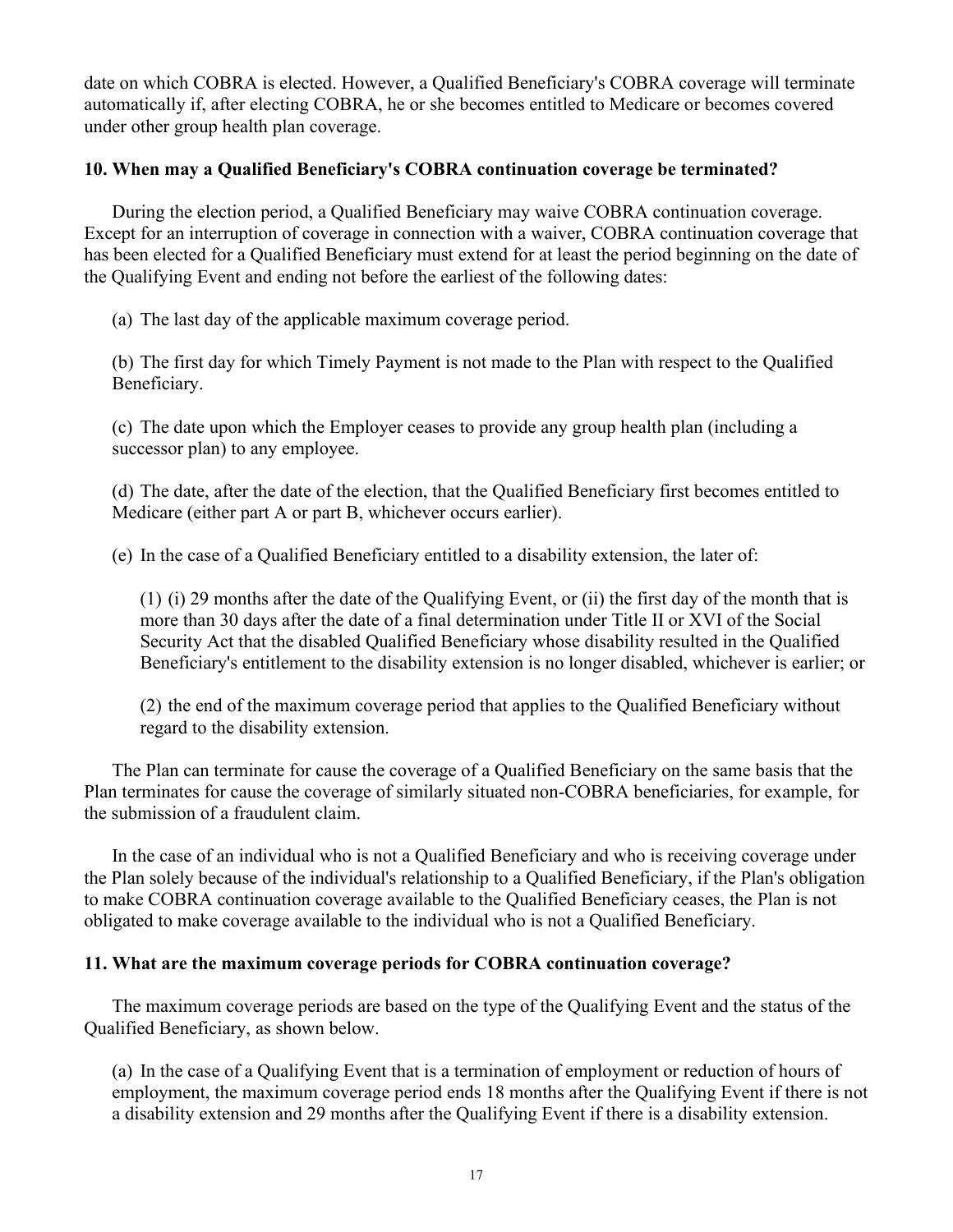(b) In the case of a covered Employee's enrollment in the Medicare program before experiencing a Qualifying Event that is a termination of employment or reduction of hours of employment, the maximum coverage period for Qualified Beneficiaries ends on the later of:

(1) 36 months after the date the covered Employee becomes enrolled in the Medicare program. This extension does not apply to the covered Employee; or

(2) 18 months (or 29 months, if there is a disability extension) after the date of the covered Employee's termination of employment or reduction of hours of employment.

(c) In the case of a Qualified Beneficiary who is a child born to or placed for adoption with a covered Employee during a period of COBRA continuation coverage, the maximum coverage period is the maximum coverage period applicable to the Qualifying Event giving rise to the period of COBRA continuation coverage during which the child was born or placed for adoption.

(d) In the case of any other Qualifying Event than that described above, the maximum coverage period ends 36 months after the Qualifying Event.

# **12. Under what circumstances can the maximum coverage period be expanded?**

If a Qualifying Event that gives rise to an 18-month or 29-month maximum coverage period is followed, within that 18- or 29-month period, by a second Qualifying Event that gives rise to a 36-months maximum coverage period, the original period is expanded to 36 months, but only for individuals who are Qualified Beneficiaries at the time of and with respect to both Qualifying Events. In no circumstance can the COBRA maximum coverage period be expanded to more than 36 months after the date of the first Qualifying Event. The Plan Administrator must be notified of the second qualifying event within 60 days of the second qualifying event. This notice must be sent to the Plan Administrator or its designee in accordance with the procedures above.

# **13. How does a Qualified Beneficiary become entitled to a disability extension?**

A disability extension will be granted if an individual (whether or not the covered Employee) who is a Qualified Beneficiary in connection with the Qualifying Event that is a termination or reduction of hours of a covered Employee's employment, is determined under Title II or XVI of the Social Security Act to have been disabled at any time during the first 60 days of COBRA continuation coverage. To qualify for the disability extension, the Qualified Beneficiary must also provide the Plan Administrator with notice of the disability determination on a date that is both within 60 days after the date of the determination and before the end of the original 18-month maximum coverage. This notice must be sent to the Plan Administrator or its designee in accordance with the procedures above.

# **14. Does the Plan require payment for COBRA continuation coverage?**

For any period of COBRA continuation coverage under the Plan, Qualified Beneficiaries who elect COBRA continuation coverage may be required to pay up to 102% of the applicable premium and up to 150% of the applicable premium for any expanded period of COBRA continuation coverage covering a disabled Qualified Beneficiary due to a disability extension. Your Plan Administrator will inform you of the cost. The Plan will terminate a Qualified Beneficiary's COBRA continuation coverage as of the first day of any period for which timely payment is not made.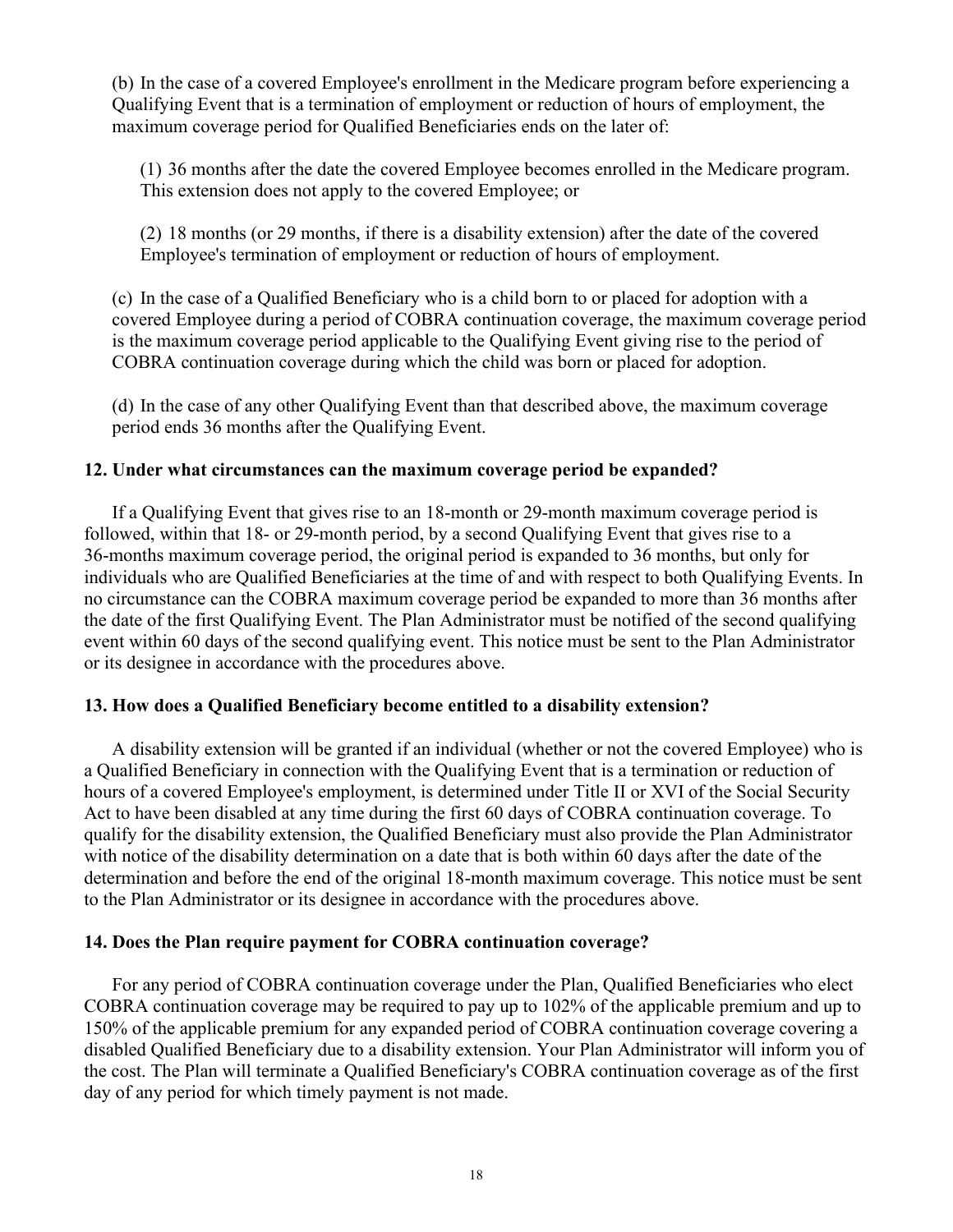# **15. Must the Plan allow payment for COBRA continuation coverage to be made in monthly installments?**

Yes. The Plan is also permitted to allow for payment at other intervals.

### **16. What is Timely Payment for COBRA continuation coverage?**

Timely Payment means a payment made no later than 30 days after the first day of the coverage period. Payment that is made to the Plan by a later date is also considered Timely Payment if either under the terms of the Plan, covered Employees or Qualified Beneficiaries are allowed until that later date to pay for their coverage for the period or under the terms of an arrangement between the Employer and the entity that provides Plan benefits on the Employer's behalf, the Employer is allowed until that later date to pay for coverage of similarly situated non-COBRA beneficiaries for the period.

Notwithstanding the above paragraph, the Plan does not require payment for any period of COBRA continuation coverage for a Qualified Beneficiary earlier than 45 days after the date on which the election of COBRA continuation coverage is made for that Qualified Beneficiary. Payment is considered made on the date on which it is postmarked to the Plan.

If Timely Payment is made to the Plan in an amount that is not significantly less than the amount the Plan requires to be paid for a period of coverage, then the amount paid will be deemed to satisfy the Plan's requirement for the amount to be paid, unless the Plan notifies the Qualified Beneficiary of the amount of the deficiency and grants a reasonable period of time for payment of the deficiency to be made. A "reasonable period of time" is 30 days after the notice is provided. A shortfall in a Timely Payment is not significant if it is no greater than the lesser of \$50 or 10% of the required amount.

# **17. Must a Qualified Beneficiary be given the right to enroll in a conversion health plan at the end of the maximum coverage period for COBRA continuation coverage?**

If a Qualified Beneficiary's COBRA continuation coverage under a group health plan ends as a result of the expiration of the applicable maximum coverage period, the Plan will, during the 180-day period that ends on that expiration date, provide the Qualified Beneficiary with the option of enrolling under a conversion health plan if such an option is otherwise generally available to similarly situated non-COBRA beneficiaries under the Plan. If such a conversion option is not otherwise generally available, it need not be made available to Qualified Beneficiaries.

# **18. How is my participation in the Health Flexible Spending Account affected?**

You can elect to continue your participation in the Health Flexible Spending Account for the remainder of the Plan Year, subject to the following conditions. You may only continue to participate in the Health Flexible Spending Account if you have elected to contribute more money than you have taken out in claims. For example, if you elected to contribute an annual amount of \$500 and, at the time you terminate employment, you have contributed \$300 but only claimed \$150, you may elect to continue coverage under the Health Flexible Spending Account. If you elect to continue coverage, then you would be able to continue to receive your health reimbursements up to the \$500. However, you must continue to pay for the coverage, just as the money has been taken out of your paycheck, but on an after-tax basis. The Plan can also charge you an extra amount (as explained above for other health benefits) to provide this benefit.